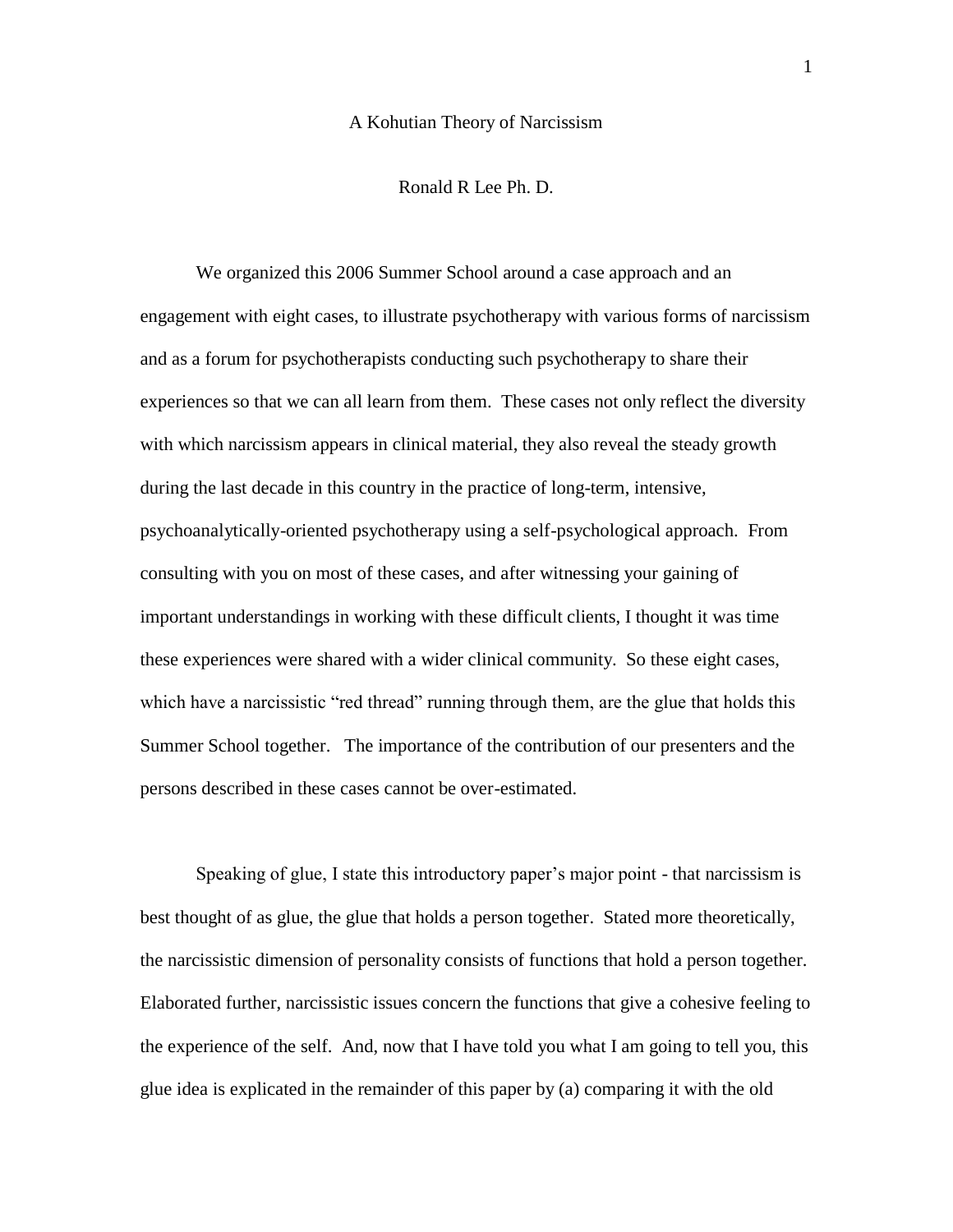view of narcissism, (b) exploring the emergence of the Kohutian theory of narcissism, and (c) seeing archaic narcissism expressed as a rich variety of disorders of the self.

(a) The old view of narcissism

 The popular view of narcissism is selfishness. Before Freud associated the idea of selfishness to the Greek myth of Narcissus, the general population had a long tradition of disliking and rejecting selfish people and condemning selfishness as unacceptable social behavior. So Freud in his paper "On Narcissism" (1914), where he refers to Narcissus falling in love with his own image in the water when he stooped down to drink, gave theoretical legitimization to this centuries old, generally held view of narcissistic selfishness. In Freud's theory of narcissism, however, he dressed up selfishness by linking it to his idea of a libidinal drive and by defining narcissism as the libidinal drive that is attached to the self - only instead of attached he used "cathected" to give a more "scientifically technical" status. In elaborating his theory of narcissistic cathexis, Freud gave an analogy of a U tube in which energies from the attachment to objects at one end of the tube flowed back to attach to the self at the other at the expense of attachments to objects. Not being a concept derived from an empathic understanding of the narcissistic experience of patients, Freud's theory of narcissism simply adopted the point of view of society, a view from outside the subjective experience of the narcissistic person, and a view that reflected the negative feelings of those subjected to the antics of the narcissist. Freud's concept is based on narcissism from the Other's point of view, and, therefore is experienced as "experience distant." It created a theoretical dead-end.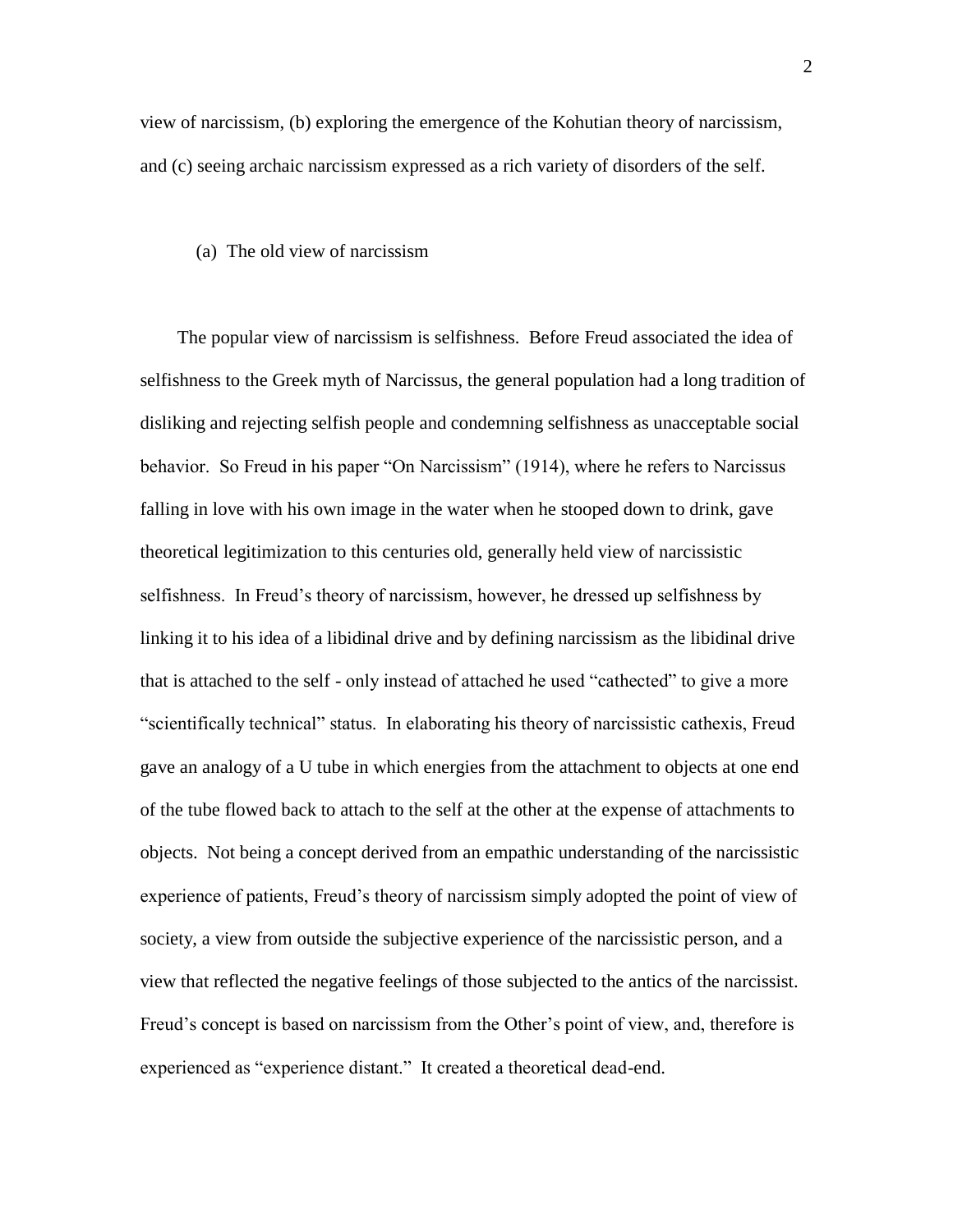Alongside the popular and Freudian notion of narcissistic behavior as selfishness, there is a psychiatric tradition of managing patients whose grandiose ideas and behaviors are seen as a gross and dangerous form of psychopathology. This tradition is reflected in the DSM's (Diagnostic Statistical Manual) description of narcissism as grandiosity, where a person has a sense of self-importance, a craving for attention and admiration, and feelings of entitlement. Under such grandiosity, an archaically organized self becomes expansive and ambitious in ways that are impossible to attain, or has a belief in his/her unlimited, omnipotent, God-like powers that may result in images of flying like Icarus of Greek mythology. In a grandiose state, a narcissistic person may behave in a completely uninhibited, non-empathic way, unconcerned about the feelings and responses of others. Kaiser Wilhelm II, the German Emperor during WWI is an example. In a book written by Tom Kohut, Heinz's son (Kohut, T., 1991), Kaiser Wilhelm is described as capricious, unpredictable, lacking in self-restraint and full of an excessiveness that found expression in exclamation points in his voluminous marginalia. His excessiveness clearly shows in his hunting exploits where, in the whole month of December 1902, he shot 1675 head of game, just to bring his total to 50,000.

Tom Kohut (1991) describes the expansive nature of the Kaiser's self as follows: The central weakness …contemporaries detected in Wilhelm was covered by a display of self-certainty. Unable to admit to ignorance, the Kaiser expressed opinions on almost every subject, and he would commit himself to a position or policy with little or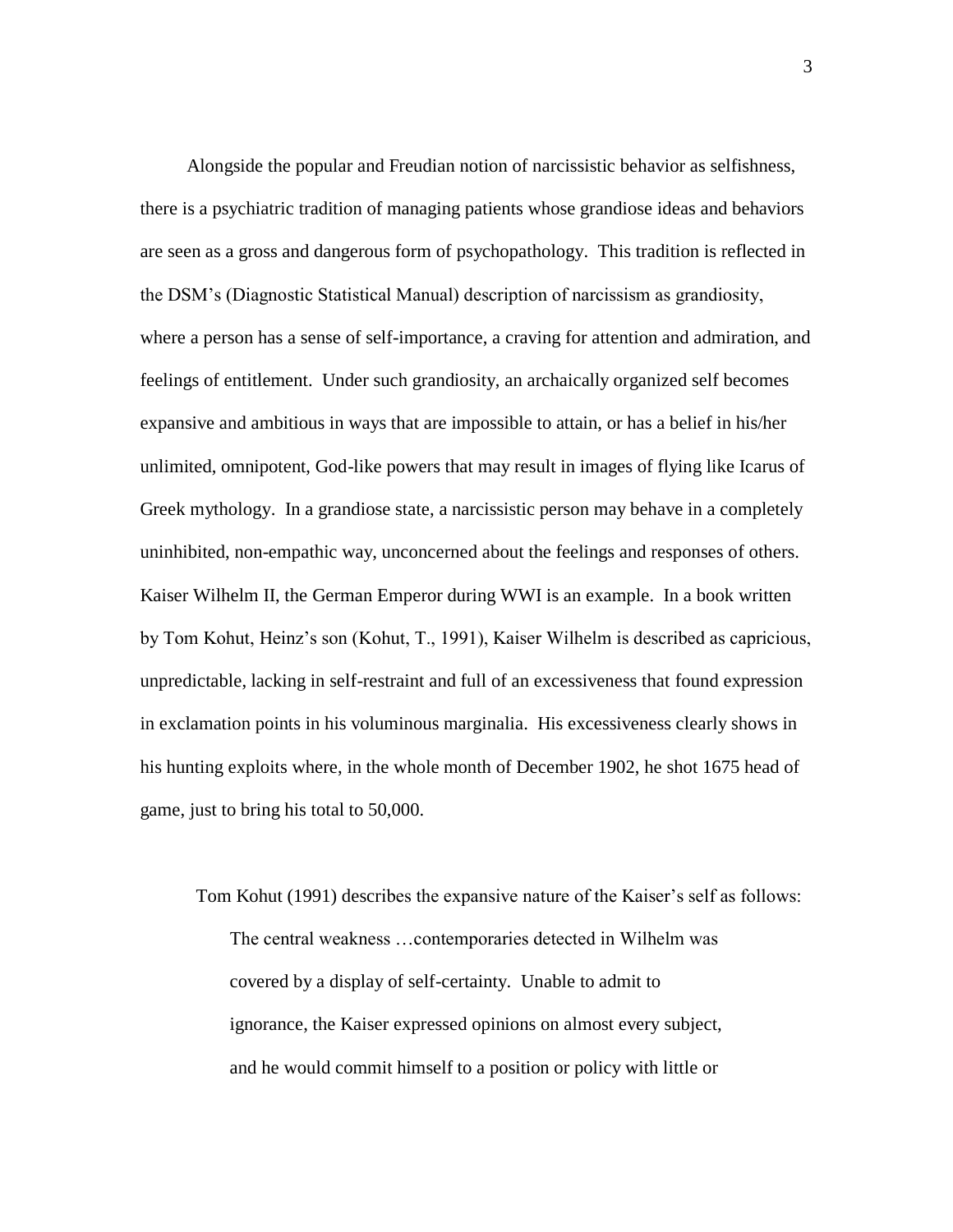no information about it. He seemed unable to listen to the advice of his ministers, frequently interrupting and monopolizing conversation. Constantly needing to occupy center-stage, he was jealous and resentful when others were the focus of attention. As reflected in his journey to the Holy Land in 1898 and in his effort to cast himself as the savior of Christian civilization ready to launch a modern-day crusade against the "yellow peril" during the Boxer Rebellion in 1900, Wilhelm's belief in himself verged at times on the messianic. [p. 10].

Even though narcissistic behavior was unfavorably recognized by the general population of western civilization, given a theoretical rationale by Freud, and labeled as unrealistic and dangerous by psychiatry, little if anything, was gained from these achievements in successfully treating narcissistic people. For example, the well-known and acknowledged inadequacy of Freud's theory to effectively treat narcissistic patients was reflected in the procedures of the major psychoanalytic institutes in the United States during the heyday of psychoanalysis in that country after World War II. These institutes screened out narcissistic patients as untreatable. Such screening had become necessary because of treatment failures with narcissistic patients when psychoanalytic theory and method were carefully followed (Erle and Goldberg, 1984). "Something was rotten in Denmark!"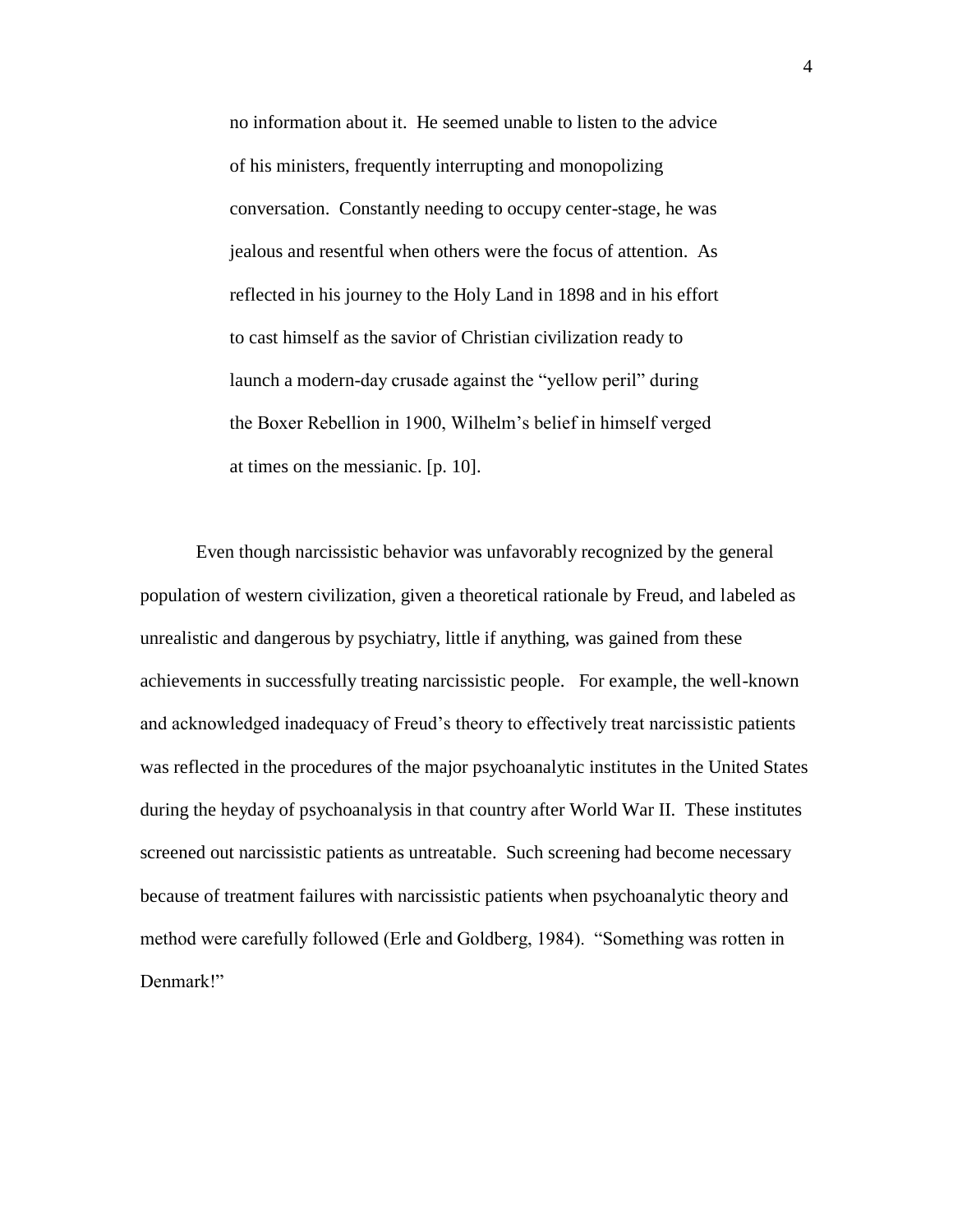Heinz Kohut had spotted the theoretical defect. In his paper "Forms and transformations of Narcissism (1966) Kohut begins thus:

> Although in theoretical discussions it will usually not be disputed that narcissism, the libidinal investment of the self, is per se neither pathological nor obnoxious, there exists an understandable tendency to look at it with a negatively toned evaluation as soon as the field of theory is left [p. 427].

As he continues, Kohut comments that this negative attitude towards narcissism is associated with the altruistic value system of western Civilization, and thinks that altruistic value judgments "exert a narrowing effect on clinical practice," which, in turn, creates an experience in the patient of not being empathically understood. And this negative assessment of narcissism also encourages the psychotherapist's wish to eradicate the patient's self-serving behaviors in treatment, instead of appreciating the creative potential of narcissism and encouraging its transformation into digestible, life enhancing, less archaic forms. Transformation not eradication was Kohut's goal in treating narcissistic patients.

 Forty years since Kohut's publication of the "Forms and Transformations" article, the negative bias towards a view of narcissism as selfishness still exists and actively interferes with getting good therapeutic results with narcissistic patients. In supervising, I have noticed that even where a psychotherapist believes with his/her peripheral self that good results can be achieved from viewing archaic narcissistic behaviors as potentially positive, once the psychotherapist encounters a patient's archaic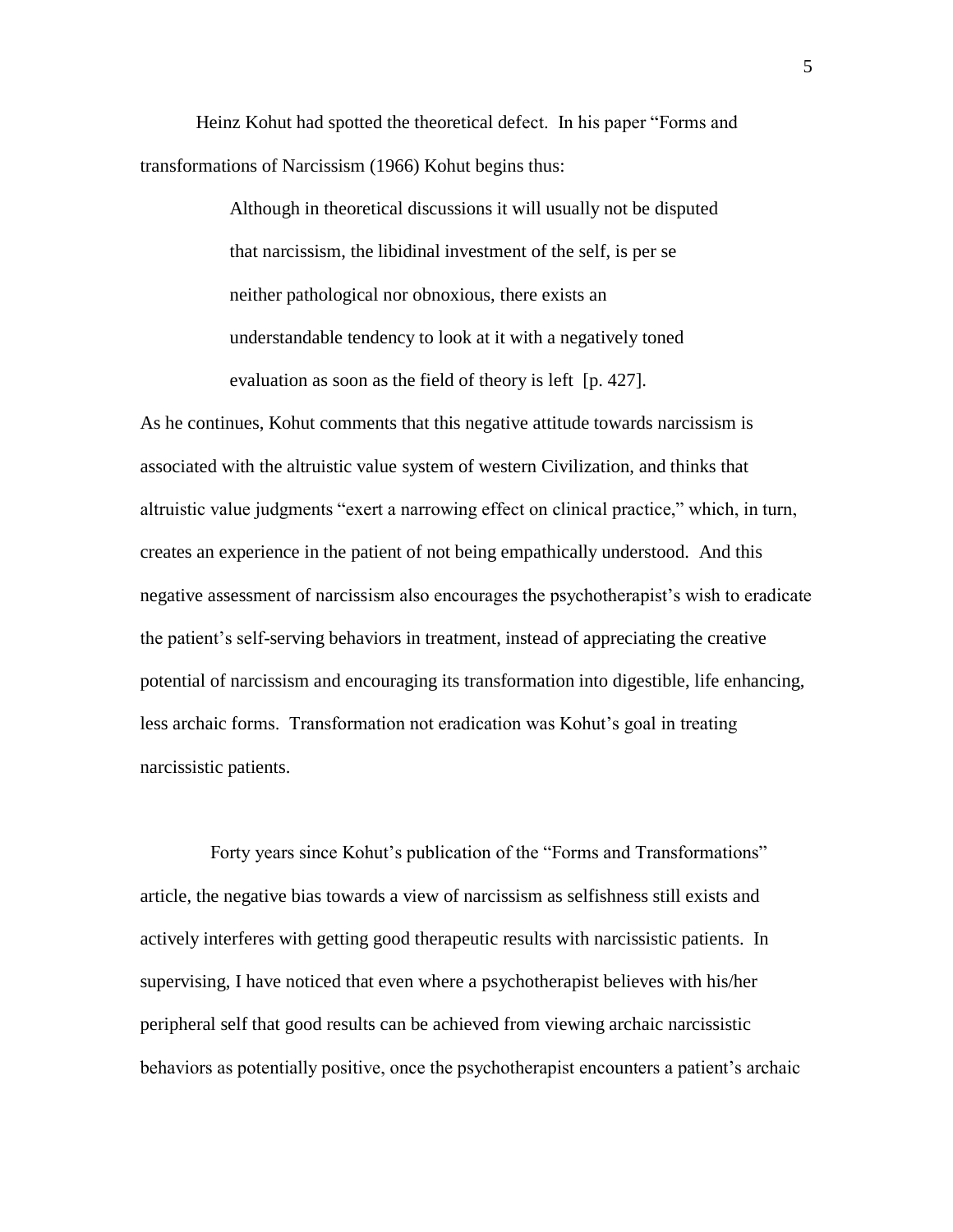narcissistic behavior and feels distressed, he/she often falls back on a bias in the nuclear self towards eradicating the patients narcissistic behaviors, instead of working to transform them. This may be because narcissism, seen as pathology, is a judgment of the patient from the outside as moralistically bad, rather than understanding the person from the inside and functioning as a selfobject for him/her. Once a moralistic stance is taken, psychotherapy with a narcissistic patient is no longer viable, until the stance is reversed.

The tenacity with which narcissism is abhorred raises interesting questions. As Kohut states, it may be that an anti-narcissistic attitude is deeply acculturated in the values of the West, but it may also be because such enculturation functions to contain the destructive potential of jealousy and envy, acids which if too strong, destroy the fabric of social co-operation and cohesiveness. To avoid excessively jealous feelings, and the behaviors that reveal them, a person does not want other siblings receiving more special attention from parents than he/she received. Hence there is an emphasis on equality and evenhandedness.

Such ideals as equality and evenhandedness may have developed as a defense against the emergence of archaic narcissistic rage associated with jealousy, and concomitant revengeful behaviors that are destructive to social and personal cohesiveness. If siblings fear another sibling being advantaged from special parental treatment, any sibling seeking overt praise and special treatment may trigger sibling resentments and rejection. That jealousy and envy are linked to narcissism is demonstrated by Loretta Bayley's case of Kathy, which indicates that if sibling jealousy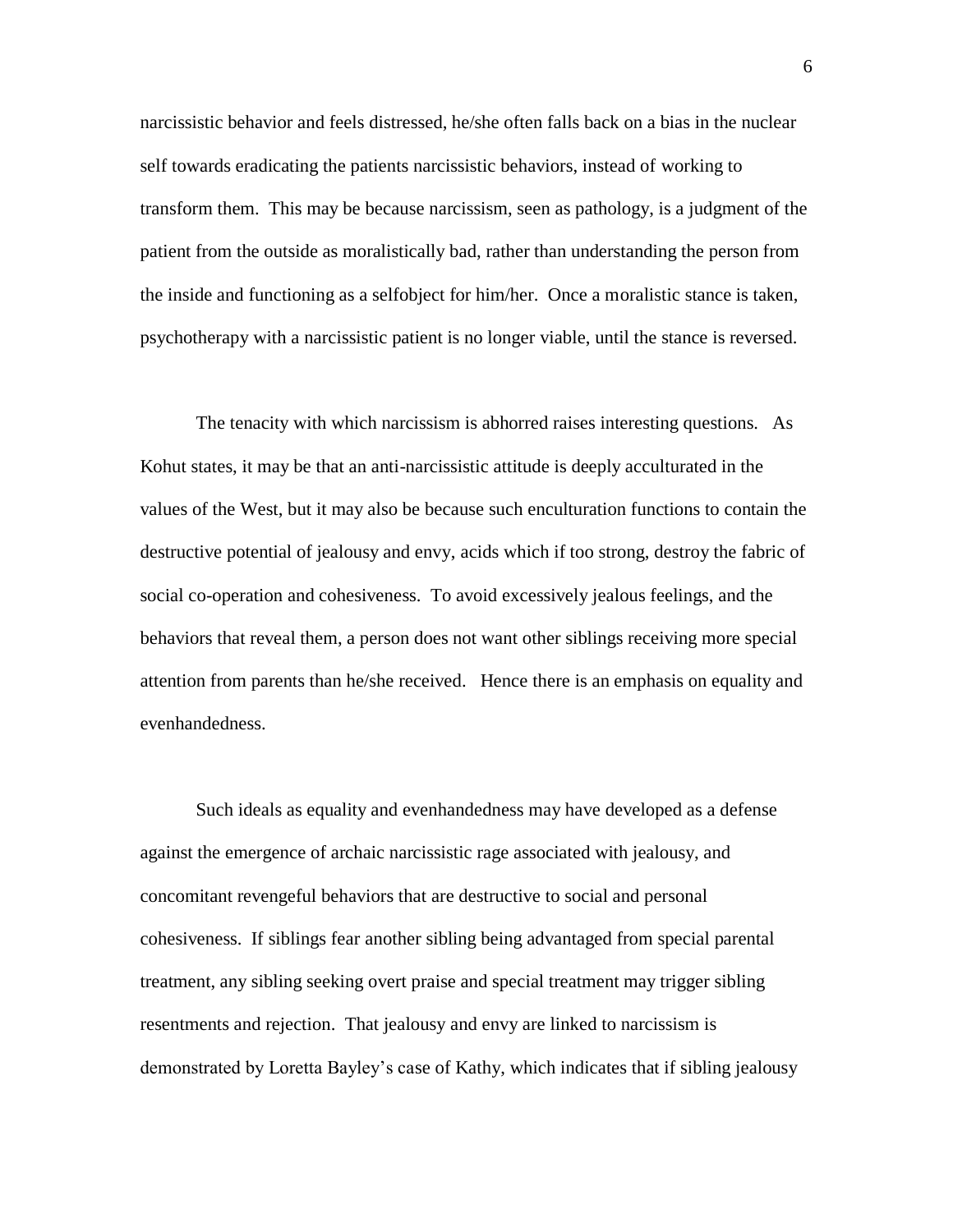and envy create developmental difficulties, it is even more destructive if the parent is jealous or envious of the child. If attempts to prevent such jealousy are reinforced by cultural sanctions, it is not surprising that the positive potential of narcissism fails to gain widespread acceptance.

Freud's failure to understand or treat narcissistic patients presented an enormous challenge to psychoanalysis. The answer to this challenge lay very close to Freud when his daughter Anna closed the Heitzing School, which she directed between 1927 and 1932 in Vienna, assisted by two teachers, Peter Blos and Erik Erikson (Burlingham, 1989). This school had from "fifteen to twenty children … enrolled from families of liberal, cultural backgrounds" (p. 185), of whom the first four students were the children of the wealthy American Tiffany heiress, Dorothy Burlingham. The results of this experimental school, which Kohut would have gleaned from his Viennese mentor August Aichorn, demonstrated an unintentional educational creation of developmental arrests in all the Burlingham children, but relatively milder in the two younger, less exposed children. Evidence of this developmental arrest comes from Dorothy Burlingham herself who became a lifelong friend and companion of Anna.

In 1937, five years after the Hietzing School closed down, Dorothy Burlingham wrote a paper about educating "protected" children. The paper describes her experiences after moving to Vienna from New York in 1925 in order to protect her young children from the chaotic behavior of her lawyer husband Robert, who had manic episodes associated with his diagnosed condition: manic-depressive psychosis. At first Dorothy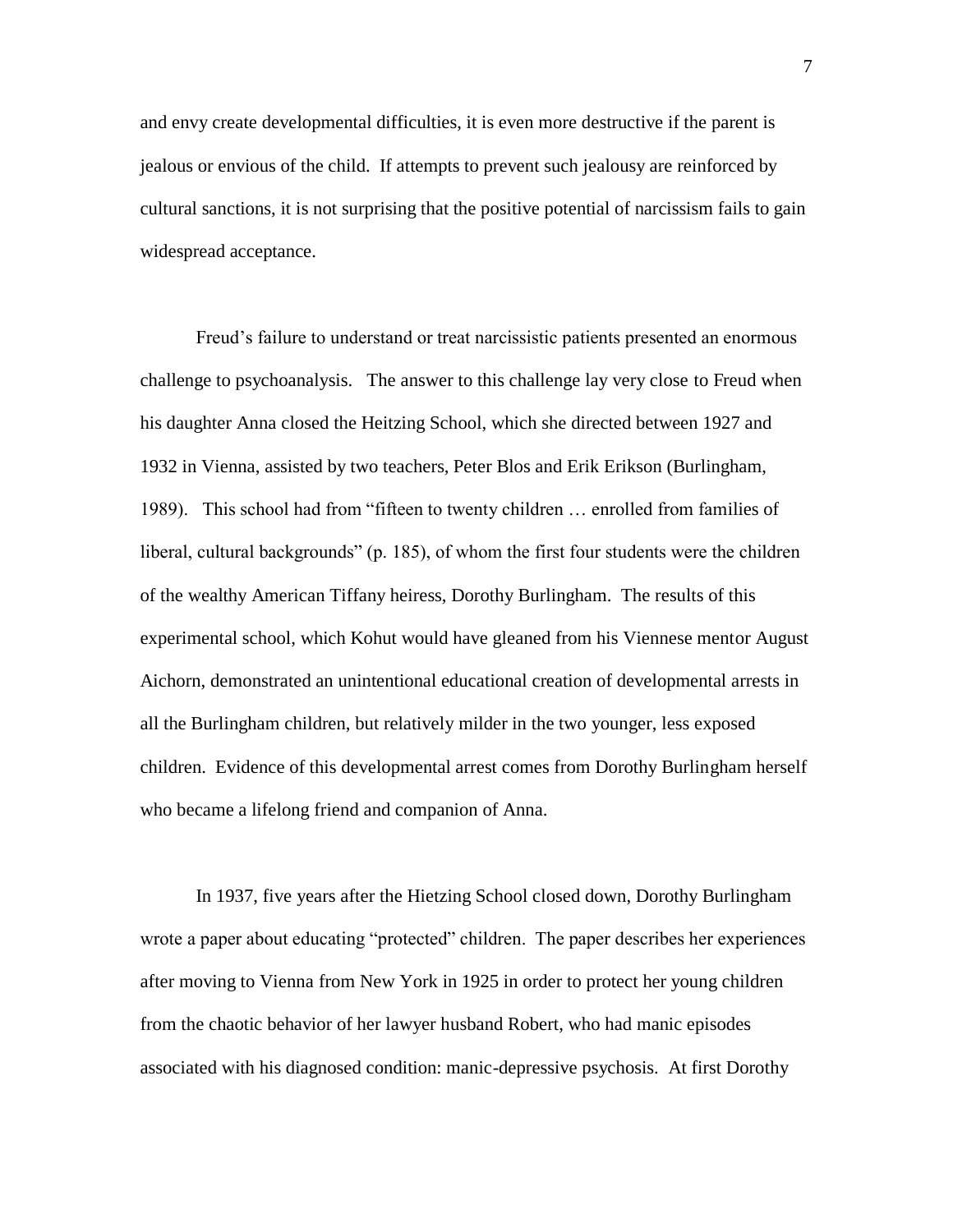planned to have Anna analyze her eldest son Bob for six months, but after Dorothy grabbed an opportunity to be analyzed by Sigmund Freud, placed all her children in prophylactic analysis with Anna. Beginning with the Burlingham children as the nucleus, the Heitzing School became an extension of the students' analyses, by encouraging exploration of their personal curiosities in an educational setting under minimal discipline and punishment. What was the result of this experimental school? Dorothy summarizes this in her paper:

Owing to the understanding upbringing they have had…its is precisely these children who are especially oversensitive, who are not readily inclined to accept restrictions, who in particular can scarcely tolerate any criticism or admonition, and who frequently experience inconsiderate and unkind behavior on the part of agemates as a profound rejection [p. 230].

In indicating that the Heitzing schooling had made her children overly sensitive, Burlingham also saw that this increased sensitivity was at the expense of her children's resilience. She says this lack of resilience came from the consistency with which her children experienced their environment always accommodating their needs, instead of the children having to accommodate others. In this school, the custom of a child always heeding (accommodating) the parent had been completely reversed, so that they had been guided by a compensatory ideal of the exact opposite. It is not surprising, therefore, that in a 1940 letter to her 33-year-old son Bob; Dorothy actually called the Heitzing School "a mistake." As good intention as their plans with the Heitzing School were, it would appear that Dorothy Burlingham and Anna Freud had inadvertently demonstrated how to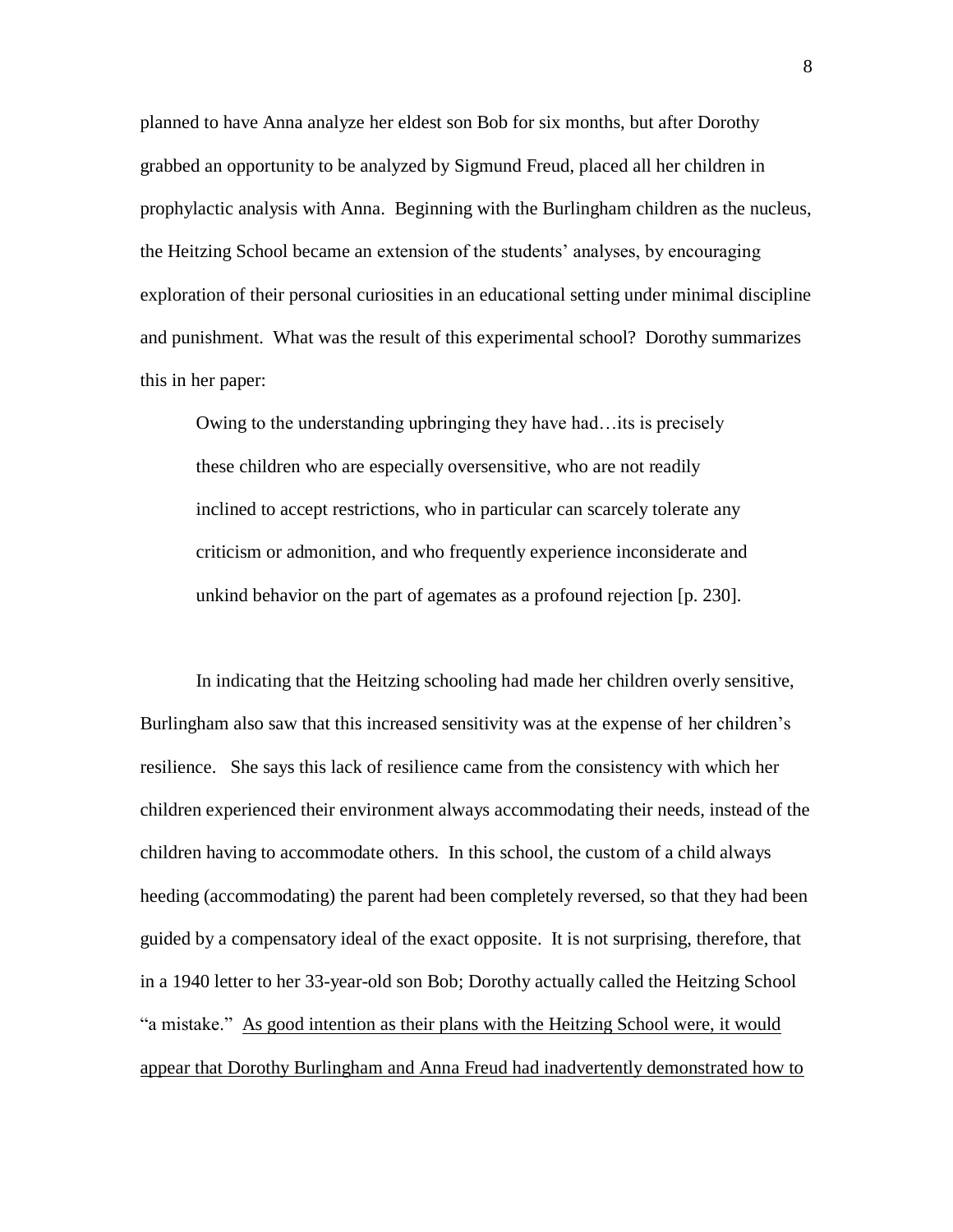create narcissistic personalities. What a wonderful natural experiment! What a tragedy that these results have been overlooked (disavowed) as one of the important findings of psychoanalysis. Just as advances in science from exploring inevitable "dead ends," this was a valuable dead end for psychoanalysis, needing to be appropriated, even if the results were unintended and completely unexpected. Unfortunately its findings have been quietly buried.

# (b) The emergence of Kohut's new theory of narcissism

It is unlikely that Kohut overlooked the implications of the Heitzing experiment. In his own upbringing, says Kohut's biographer Charles Strozier (2001, p. 12) "the critical first year or so of Heinz's life seemed happy" because of good beginnings with his twenty-two year-old mother, Else, who had an "intense relationship" with him as the "apple of her eye" (p. 12). This "good-enough" response of his mother during Kohut's initial stage of life, however, developed into a major problem in the next stage as Kohut sought more autonomy (Erikson, 1950) than Else wanted him to have, as indicated in The Analysis of Mr. Z (Kohut, 1979). As a result of Else's failure to mirror his self-assertion and initiative taking, Kohut developed an over-protected sensitivity similar to the Burlingham children in the Heitzing School, and formed an arrested development in the assertive sector of his self. From personal experience, Kohut must have understood why the Heitzing children had not developed the resiliency of children in other schools, and this could have led him to understand that what is selected for mirroring is the crucial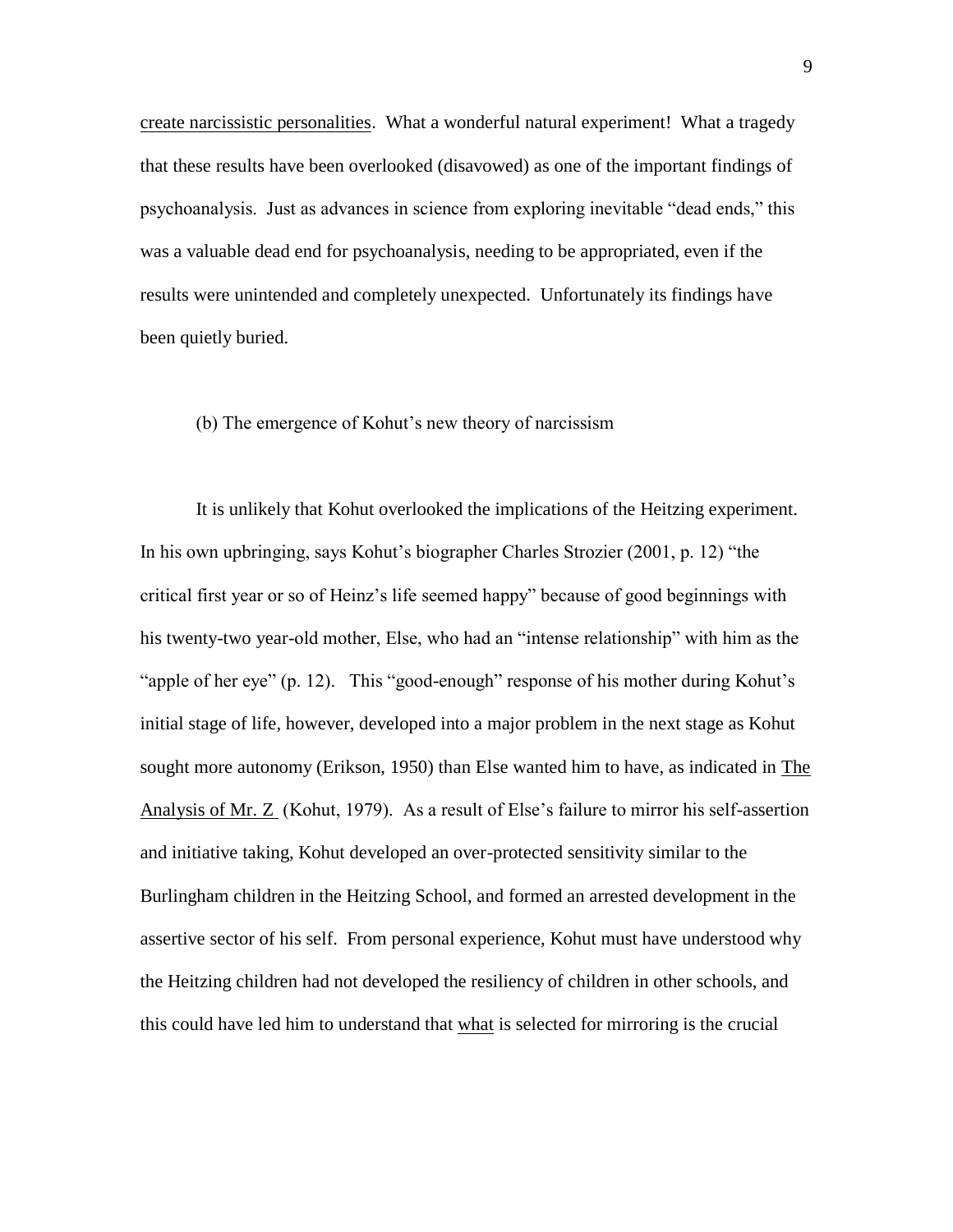process in any mirroring transference, because this selection helps determine whether developmental growth, regression or addiction occurs.

An additional factor to his own childhood development was the rise of Nazism, which he experienced as an emerging narcissistic nucleus to the German nation as a replacement for the grandiose Wilhelm II. As a result of these experiences, Kohut had an empathic understanding of the subjective experiences of his narcissistic patients in Chicago that orthodox psychoanalysts saw as untreatable. In contrast to the Freudians, Kohut saw narcissistic patients, not as selfish, but lacking in self-structures because of arrested self-development, and therefore, treatable if structuralization could be fostered. The goal of treating narcissistic patients becomes the development of missing structures or the development of compensatory structures to enhance resilience. How this occurs is encapsulated in Kohut's concept of a selfobject function, where the patient seeks, and is allowed, to experience the psychotherapist as an extension of the patient's self.

As is well known, the first form of narcissism that Kohut and his colleagues treated successfully developed idealizing and mirroring transferences. The process of this treatment is reflected in John Butters' case of Mike – the first case that is presented after this session. The hunger to be mirrored by the idealized therapist soon emerges, and as with John, if responded to with understanding and acceptance, generally helps the patient to achieve more adaptive functioning. The twinship selfobject function, which was developed late as a concept by Kohut, may not have been given the attention that it

10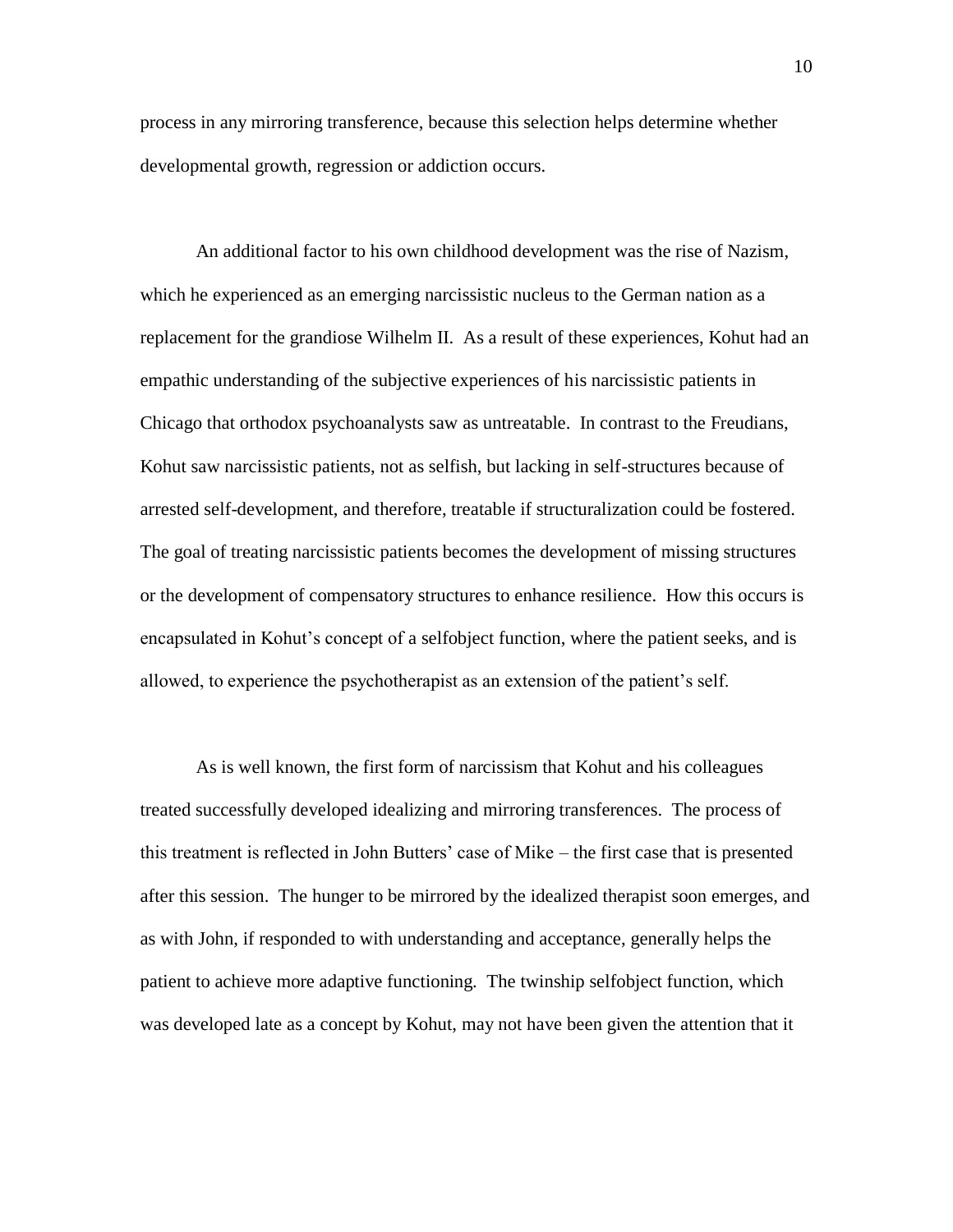deserves in the decades since Kohut's death. In this Summer School it is reflected in the therapeutic process of a number of cases, as we will discover.

It is important to note that in the extensive writings of self-psychology, it is widely accepted that the three most common selfobject functions, idealizing, mirroring and twinship are merely examples of a multitude of ways in which a narcissistic patient uses a therapist as an extension of himself/herself. To use an analogy to "factor analysis" in statistics, these three selfobject functions are main factors that probably account for two thirds of the response variance, with lots of less frequently used functions making up the rest. These other ways of using a therapist as a selfobject extension are not adequately explained by idealizing, mirroring or twinship. To conceive of all selfobject responding being channeled solely through these three main experiences is to discourage the very creation of understanding that psychotherapy is meant to facilitate.

Kohut's patient, Miss F, who had an important influence on Kohut's development of the selfobject concept, reveals the broadness of a selfobject experience. After her psychoanalysis moved beyond the initial stage, Kohut found it increasingly difficult to maintain an attitude of interested attention. As Kohut (1971) said, "My attention would often lag, my thoughts began to drift, and a deliberate effort was required to keep my attention focused on the patient's communications" (p. 285). Kohut then found himself wanting to argue with her, yet when he kept silent to prevent this arguing, Miss F became angry and reproached him for not giving her support. Recognizing that her anger, indicated the archaic nature of her need (as it did with Graeme Gibbon's  $Q$  – the fifth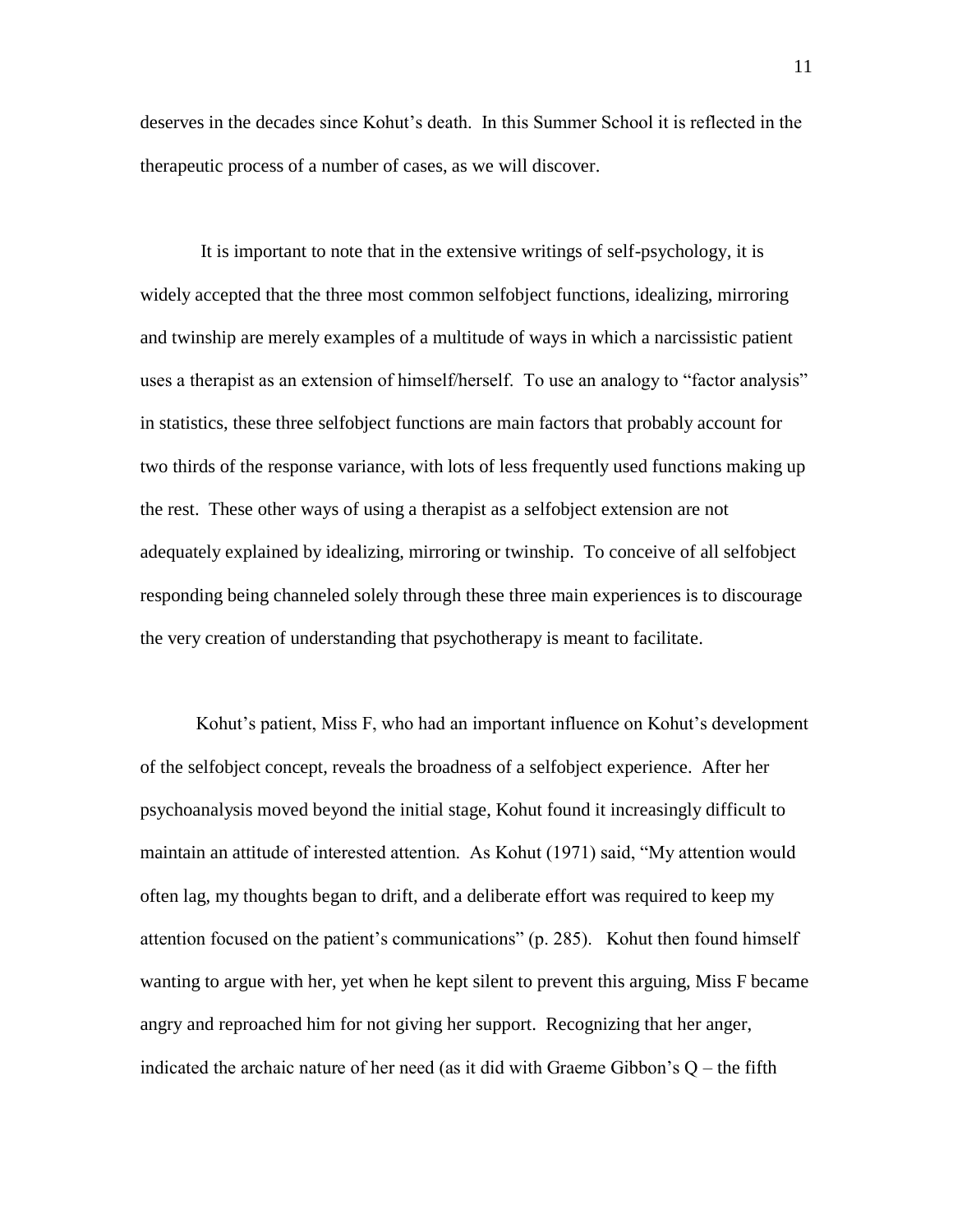case), Kohut realized Miss F "demanded a specific response to her communication and that she completely rejected any other" (p. 285). Kohut then discovered that if he just summarized what she said, she would calm down, because she had assigned to him a role within the world-view of a very young child. Miss F required Kohut to function in ways she could not yet perform, and as an auxiliary part of herself, a function that she eventually internalized.

The therapeutic goal with narcissistic patients is to facilitate the positive side of narcissism by focusing on any indications, even tentative, of its development from archaic to mature expressions. This facilitation involves an extended period of experiencing the therapist as a selfobject. But why, you may ask, does an extended period of experiencing the therapist as a selfobject lead to a transformation of the patient's archaic narcissism? Why does it not foster an emotional dependency and addictive behavior, a danger that is raised by Meares about the Kohutian model in explicating his Conversational Model of psychotherapy (Meares, 2004)? The answer is that a therapist's attempt to function as a selfobject may become addictive, but if so, only because the selfobject attempt has failed. This is why I make the distinction (Lee, 1993a, 1993b) between cohesive functions and selfobject functions. Cohesive functions - the "autonomous self regulation" of Beebe and Lachmann (2002) - which are aimed at simply maintaining the cohesion of the self and not transforming archaic narcissism, may become addictive, whereas selfobject functions – the "interactive self regulation" of Beebe and Lachmann (2002) - are not only self-cohesive, at the same time they foster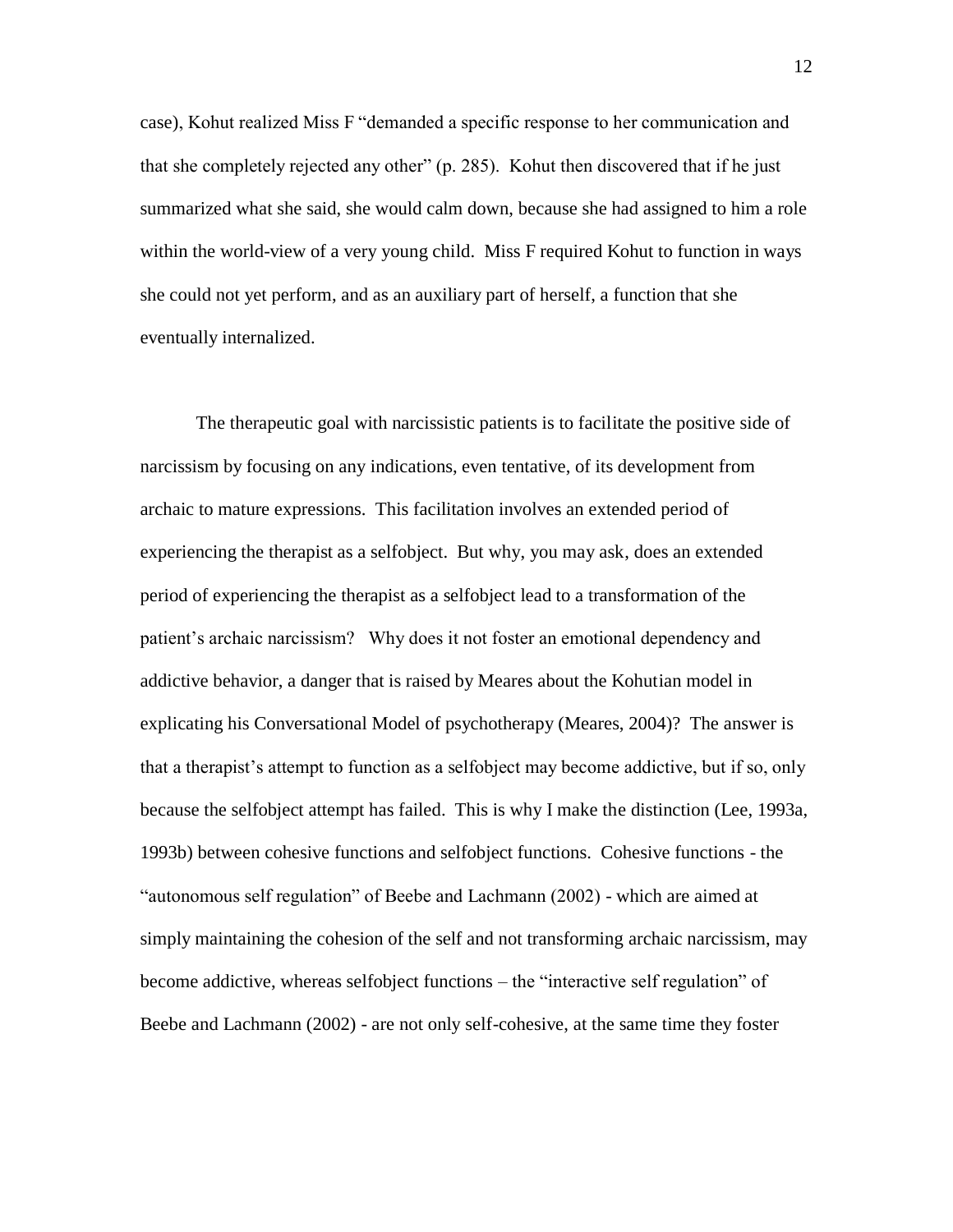growth and development through internalizations that lead to new self-structures or new extensions of existing self-structures.

If we accept the usefulness of the distinction between cohesive and selfobject functions, and that this distinction helps ascertain if archaic narcissism is going to be transformed, how can we discern the difference? As I have suggested previously (1999), the key to a selfobject experience is the development of some sense of mutuality, an idea that stretches back to Hegel, but which I first gleaned from the original work of Beebe and Lachmann (1988), since reinforced by their later research (2002). When the psychotherapist functions as an addictive cohesive function, long before the case drags on for years of maintaining the patient and develops feelings of therapeutic stalemate, there are clear signs that the therapeutic relationship has not developed a sense of mutuality. Where therapeutic mutuality is occurring, I don't believe addiction is possible. Further, Kohut has left us with other signs that a person's archaic narcissism is being transformed.

In his paper on narcissism (1966) Kohut points out that a patient's capacity to be empathic, humorous, creative, wise, or accepting of mortality, is evidence of a maturing of the patient's narcissism. For example, in a supervisory session the psychotherapist presented notes indicating that a patient was feeling ashamed of herself after failing to achieve what she set out to do. When the therapist responded with, "I think you put in a fine effort, and I am sorry it didn't work out for you" the patient responded by giving a humorous remark. Although it was reasonable for the therapist to conclude, as she did, that the patient had defended against feeling shame through humor, the key insight in this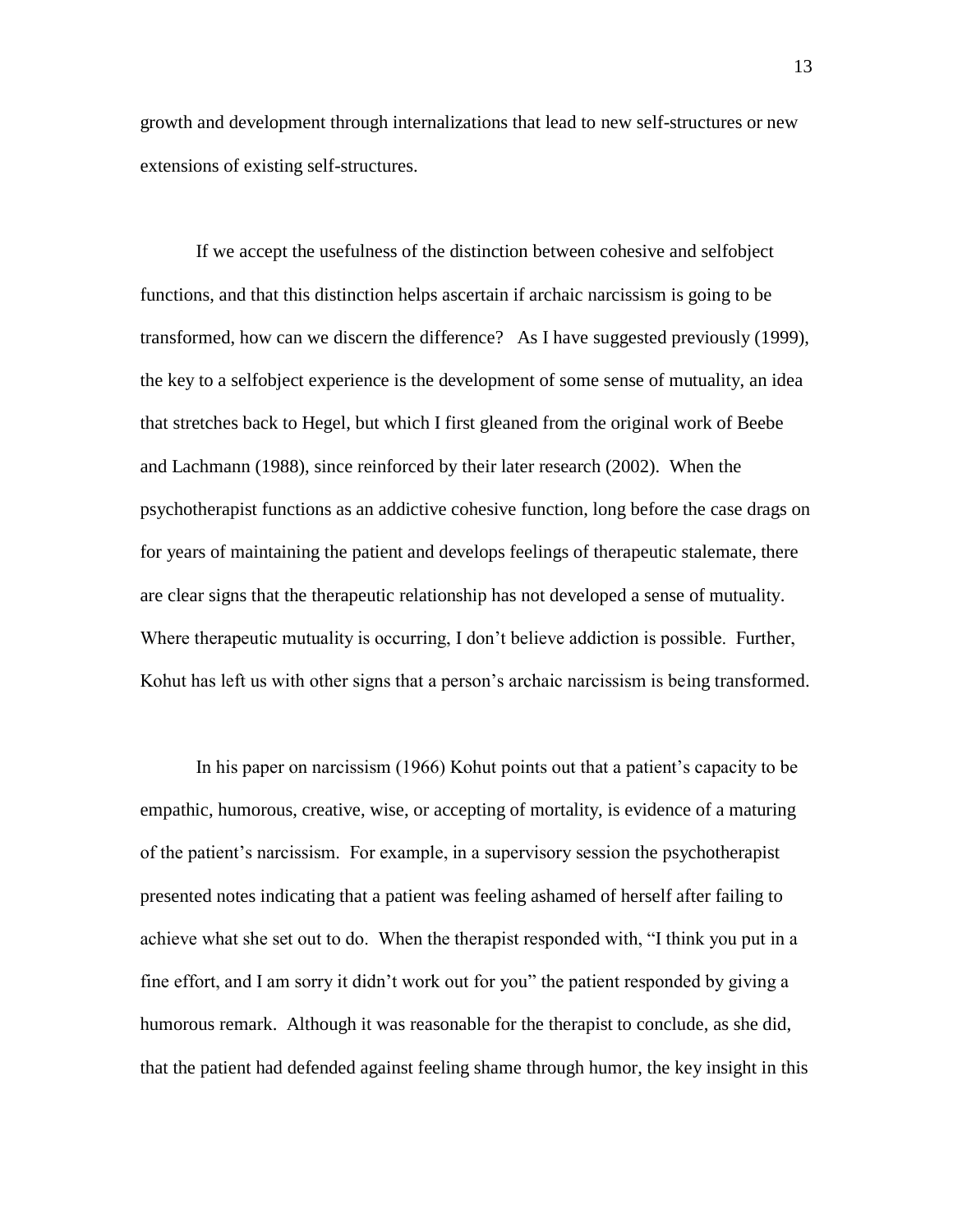case turned out to be not that she defended herself by using humor, but that it was the first time the shame had been openly brought to the session, even in the form of humor, instead of denying it or becoming wounded and emotionally withdrawing. The reason for the importance of this insight, that humor was more than a defense against shame, was its revealing of the patient's forward progress in transforming her archaic narcissism.

As another example, through creating paintings, the Mexican artist Frieda Kahlo, touched the emotions of many others, and evoked responses in the viewer similar to her own, so making her own subjective experiences more socially useful, creative, and hence, less archaically narcissistic. Although all these key self-dimensions (humor, empathy, wisdom, creativity and acceptance of mortality) may be involved in the transformation of narcissism, progress usually comes from one of them before it gradually shows up in others.

Another sign that archaic narcissism is being transformed, is that the psychotherapy is focused more on what Kohut (Miller, 1985)(Tolpin, 2002) called the "forward edge," rather than the "trailing edge." The "trailing edge" is where the psychotherapist has to respond to the distress of the repetitive transference as it emerges in various situations, often taking up most of the early sessions. But as the patient feels increasingly understood, a shift becomes noticeable as "forward edge' material increasingly emerges as "tendrils of health" (Tolpin, 2002). She gives the example of Matt who at first presented material that reflected a pathological accommodation to his parents, which was his trailing edge theme. After a litany of material indicated "what a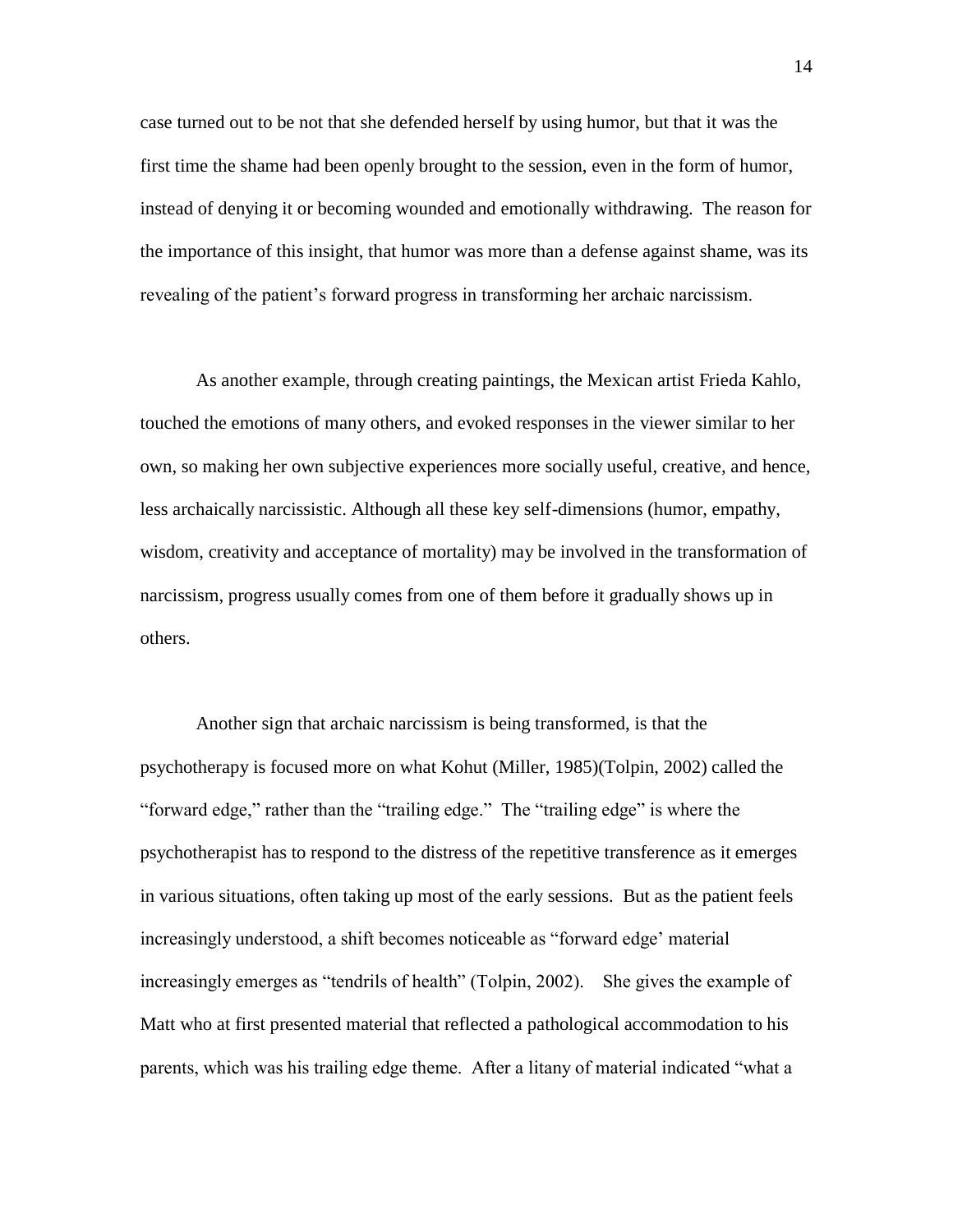mess he was in," Matt proffered a "tendril of health" by noticing flowers on the analyst's desk and asking if they were real. Then, hurrying on, he noted that the analyst's clock was eight minutes ahead of his watch. He said, "I wish my watch could keep up with your clock" (p. 180). One interpretation of this could be that Matt was expressing competitiveness, but by looking at it as a tendril of health, it suggested a wish for him to repair the self so as to catch up, so he could live in the world and feel "real" like the real flowers, instead of living in his own old mind, or in the world of his parents where he was trapped. Wishing to catch up and feel "real" expressed a healthy hope that had been remobilized by the analysis. The key point here is that evidence of the five types of material that Kohut mentions: humor, creativity, wisdom, empathy and acceptance of mortality, are part of the therapeutic leading edge that not only reflects transformations of archaic narcissism, but when responded with encouragement, help further foster further transformations.

### ( c ) Narcissism as Disorders of the self

Self-disorders are a reflection of the way the way a person has coped with the narcissistic issue, the problem of organizing the self in order to have a sense of selfcohesion. Self-disorders not only reflect the unique way in which a person's selfdevelopment has been arrested, but also the structuralized functions that he/she uses to feel cohesive. The early focus in the development of the concept of narcissism was on the grandiosity and excessivenesses that comes with it, as seen in the example of John Butter's case of Mike, and of Kaiser Wilhelm, who used a strategy of an expansive self as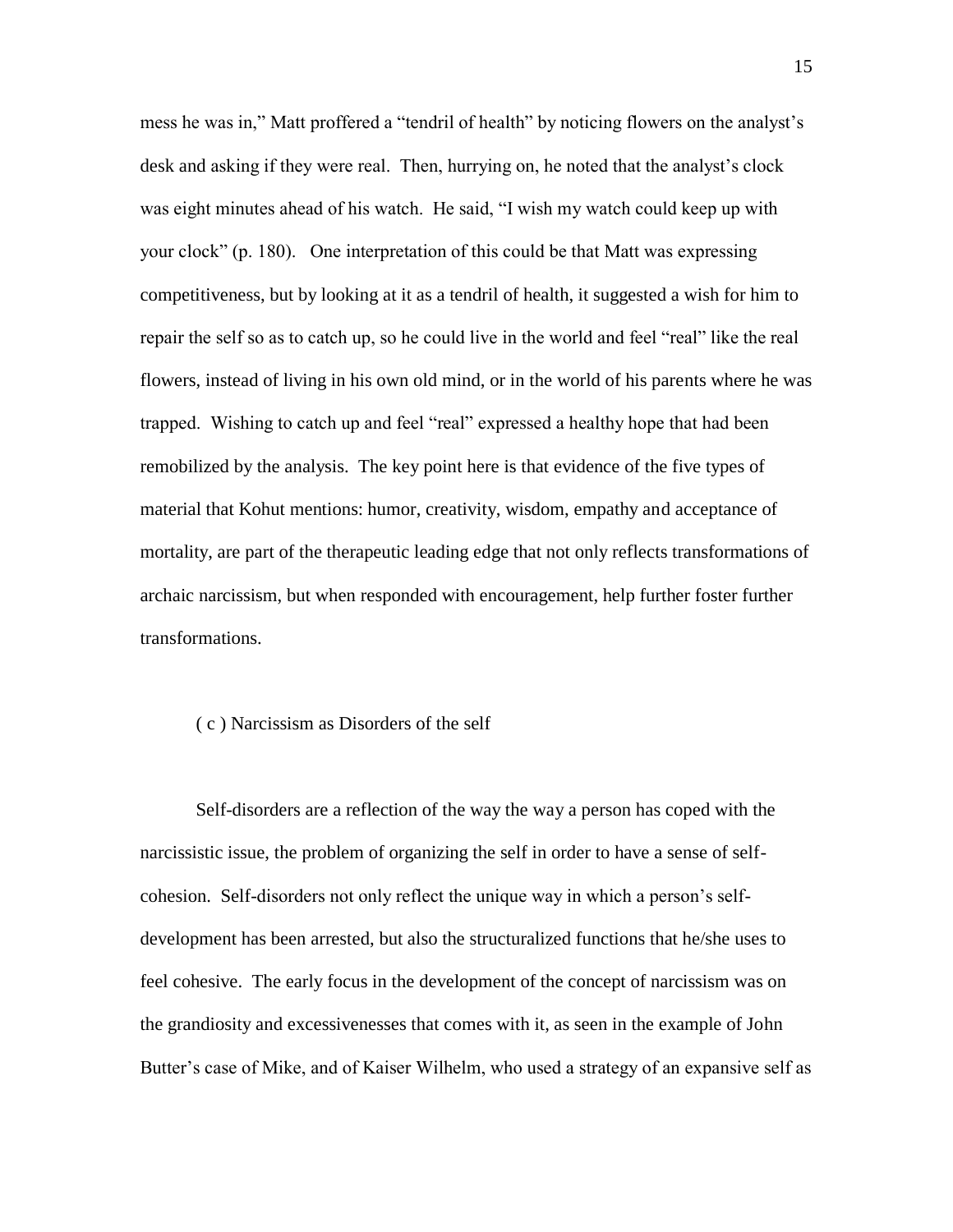a means of generating greater self-cohesiveness. This expansive strategy is portrayed in the Icarus myth when Icarus, careless from the thrill of flying with waxed wings, gets too high and therefore, too close to the sun, so the wax holding his wing feathers melts and he falls into the sea and drowns. Clearly the over-confidence of a grandiose strategy is dangerous. What is generally not remembered in this myth is the warning by Daedalus, Icarus' father, about the danger of flying too low, where the moist sea air dampens feathers and makes it also impossible to fly. The implication of this part of the myth is that a person can also crash (fragment) from too constricted a strategy.

Patients with an overly constricted strategy reveal themselves through constantly seeking perfection from themselves or from those to whom they are attached, and then experiencing perpetual distress because this need can never be satisfied. An example of this is Brian James' case of Nancy. Her cautious, constricted strategy is an attempt to avoid error out of fear that she will be criticized and punished. This cautious, underinflated strategy is not as easily recognized as narcissistic, as is expansive grandiosity, but both forms of narcissism are linked in their need to solve the cohesion – fragmentation issue in self-organization, even though they solve the problem in different ways. With the constricted strategy, the more mistakes these persons make, the more they strive to be perfect; but the more they strive to be perfect the more exhausted they become; and the more exhausted they become the more susceptible they are to further mistakes, and so on, in an ever deepening cycle. No wonder such persons eventually become major candidates for depression.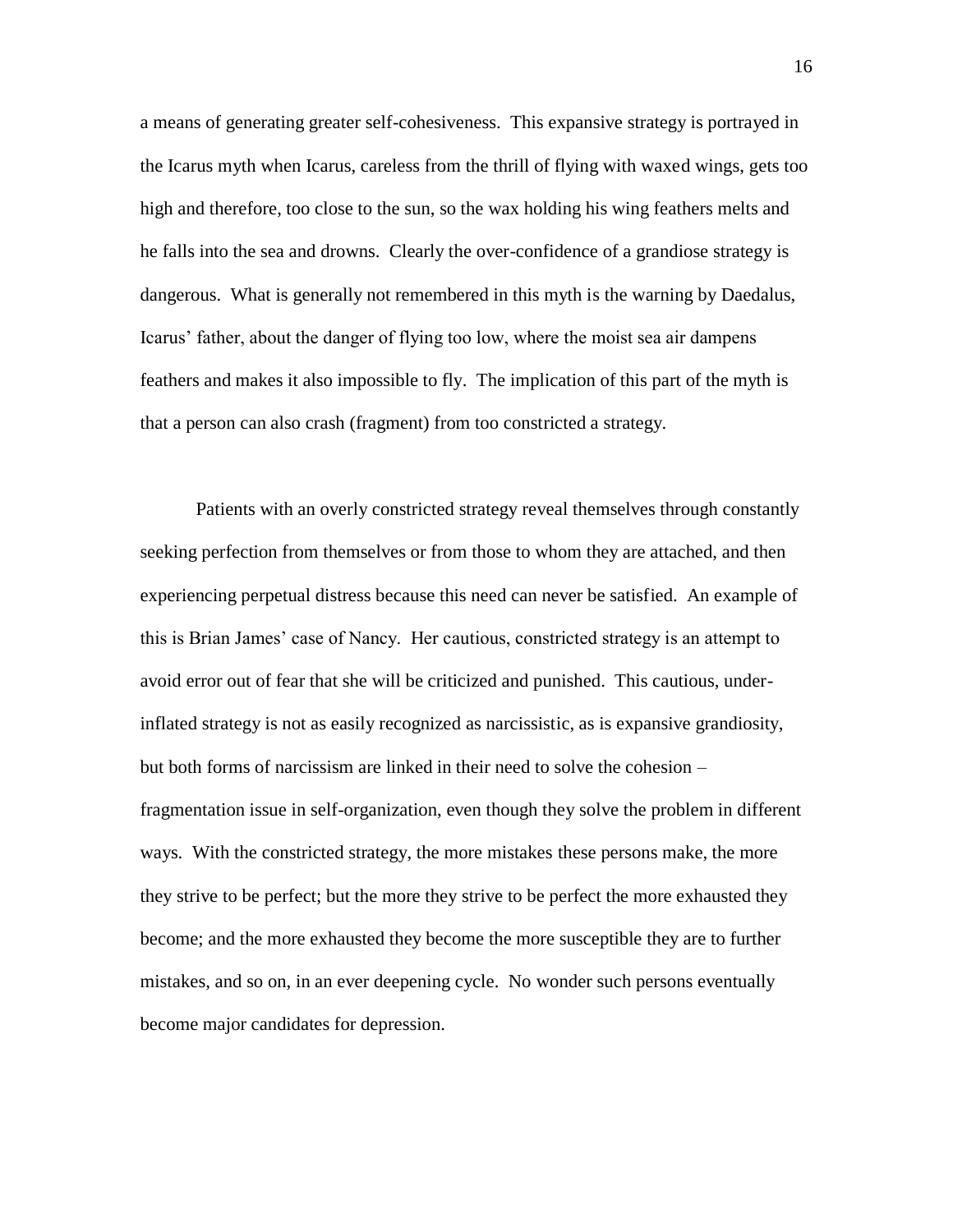Kohut did not use the terms "expansive" and "constrictive" forms of narcissism, but it is clear that he had the idea, although it is Stolorow who later clearly makes the distinction. Not only did Kohut refer to a lost perfection that is projected on idealized figures but also he posited "two poles" for narcissism, one for ambitions and the other for ideals. Constricted narcissists are those who strive to be perfect according to their ideals. Just as the archaic nature of expansive narcissism is not based on being ambitious, but how excessively over-magnified a person's ambitions are, so with constricted narcissism. It is not the holding of ideals, nor the content of these ideals that determines the archaic nature of the narcissism, but the rigidity and fanaticism with which these ideals are held. One of my patients, Miss M, is an example of this constricted narcissism. When she undertook her university Arts degree, she had enough financial resources to support herself, but she registered for one or two courses each quarter, studied assiduously and did at least double the amount of reading of other class members to make sure that she received high distinctions in everything she undertook. After ten years she graduated "summa cum laude," after surviving one "near disaster" when she only received a "distinction" instead of her usual "high distinction" in a course. This "distinction" was experienced as a deep dangerous wound and a threat to her perfect record. The resulting depression propelled her into psychotherapy where it soon became clear she needed to "soften" the archaic narcissism in the ideals sector of her nuclear self-organization.

The more self psychologists worked with both the expansive and constricted forms of narcissism, the more it was realized that many of the those with a constricted strategy of self-cohesion had characteristics of persons who had been treated as neurotics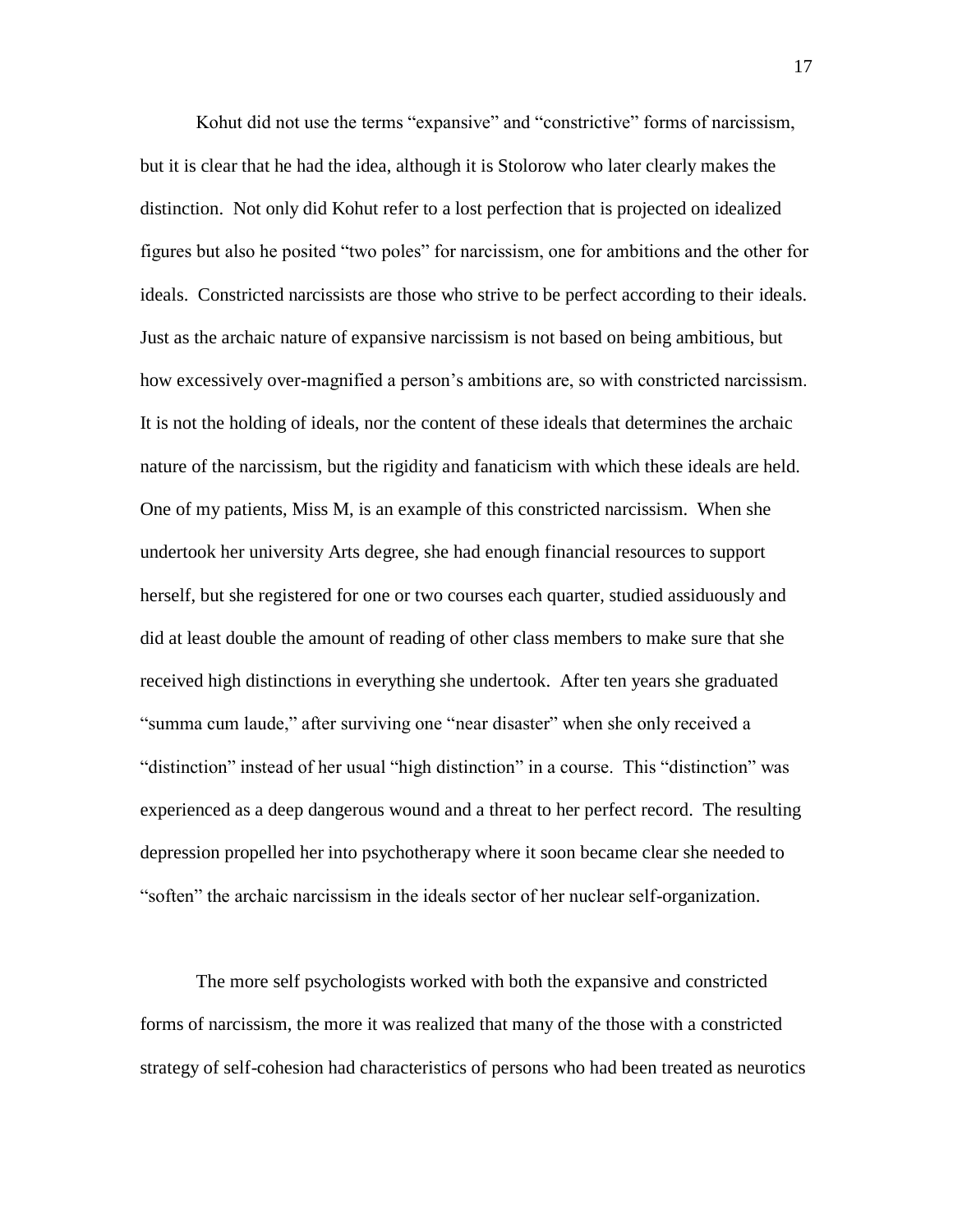from a Freudian framework. The "neurotic" phobias were fears that emerged whenever the constricting strategy and the attempt to be perfect failed and some self-fragmentation began to take place. Thus self-psychology, without denying that some patients repress their conflicts, saw the narcissistic need to foster self-cohesion as the major therapeutic issue with these so-called neurotics, not dredging up their unconscious. So treatment from a self-psychology perspective shifted the treatment of neurosis to the development of new structures in the nuclear self. While it was not his initial intention, Kohut's new theorizing on narcissism had almost completely overturned the analytic theorizing of Freud. Repression, dynamic unconscious, drive theory, neurosis and many of the other theoretical concepts of Freud were not obliterated or banished, but they were moved to back stage.

Another concept that self-psychology also moved from center stage was the Oedipal complex, which was presented by Freud in his "Interpretation of Dreams" (1900) and had become the central theoretical idea of Freud by 1910. In the Oedipus complex, as is well known, the child has a conflict with the same gender parent over his/her incestuous aims towards the opposite gender parent. Terman (1984/5) presents a 26 yearold woman whose rage at her mother had brought her into treatment, as an example of a case that is better explained as arrested development involving her sexuality rather than a conflict with her mother over her sexual desires for her father. He discovered this when, after a year of treatment and making Oedipal explanations, the patient was becoming increasingly distressed and in despair. In seeking to understand this patient's response to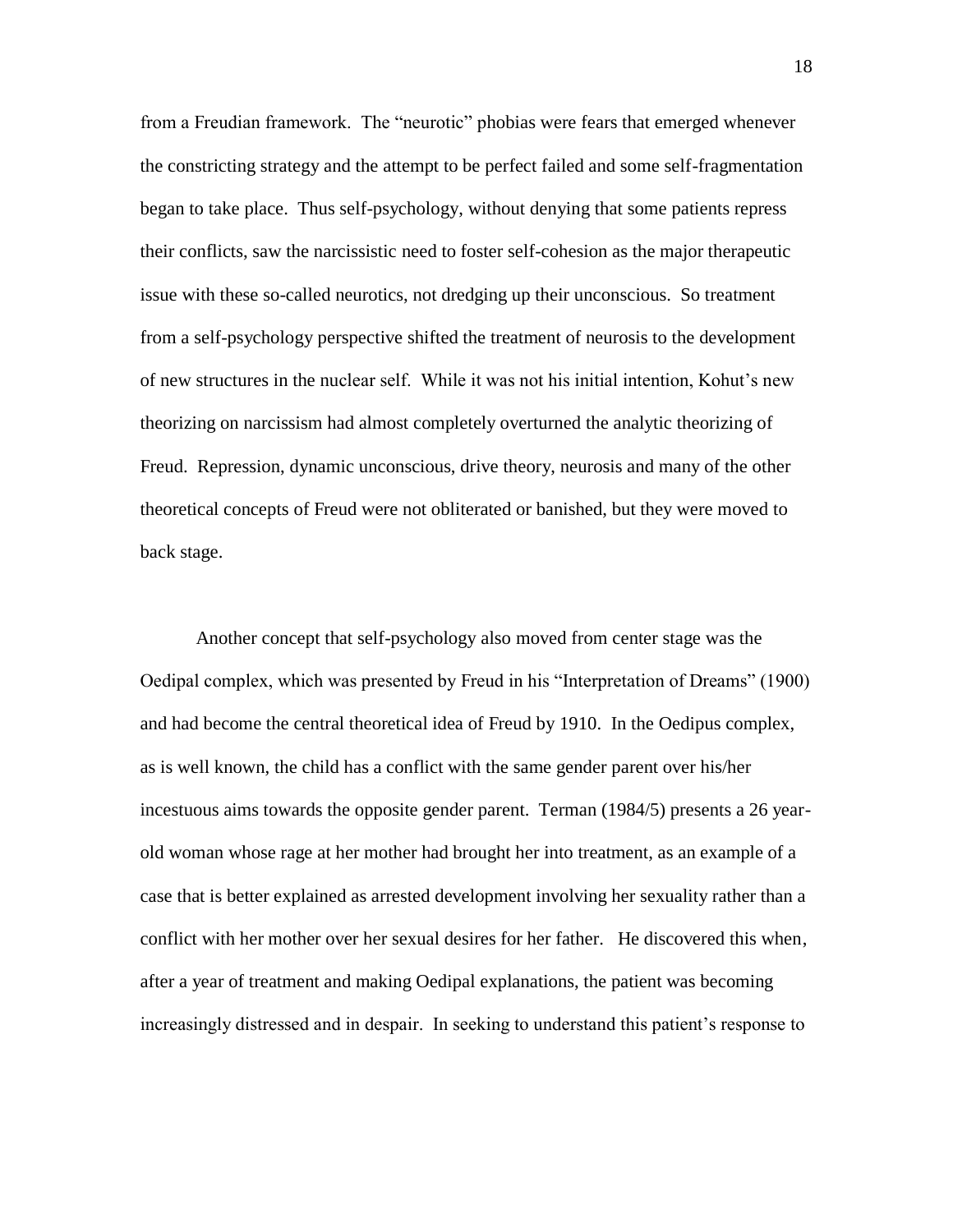these Oedipal explanations, he eventually became convinced that it was because she felt humiliated by him.

The patient's humiliation was a repetition of the humiliation that she had experienced during her development, from her mother. Her history supported this theme of humiliation. She was often feeling humiliated as a child when her mother favored her two siblings, especially her brother, over herself. For example, she felt that whenever she and her brother would have a disagreement her mother would believe her brother. This idea was symbolized in a dream where her parents gave house keys to her siblings but not to her. Another example of feeling humiliated was when her mother reneged on a promised trip to Mexico, and she became enraged. This humiliation theme was also reinforced by the patient's relationship with Terman, where she felt deeply injured whenever he showed hesitation, or was unaware of her needs.

The mother's humiliation of the patient took place around her sexual behavior. When, in her early teens, the patient sexually experimented with a neighborhood boy, the mother found out, severely reprimanded her, and made her feel bad. Then when the patient was wrongly accused of sexual misbehavior a second time, she emotionally distanced herself from her mother. Another situation was when she wrote a note in the fourth grade saying "I love Michael," her teacher found it, and in front of the class humiliated her. What capped this off was, when Terman's Oedipal interpretations failed to make the patient feel understood and humiliated her, she tried to sexually seduce Terman in an effort to humiliate him and so induce a twinship of humiliation.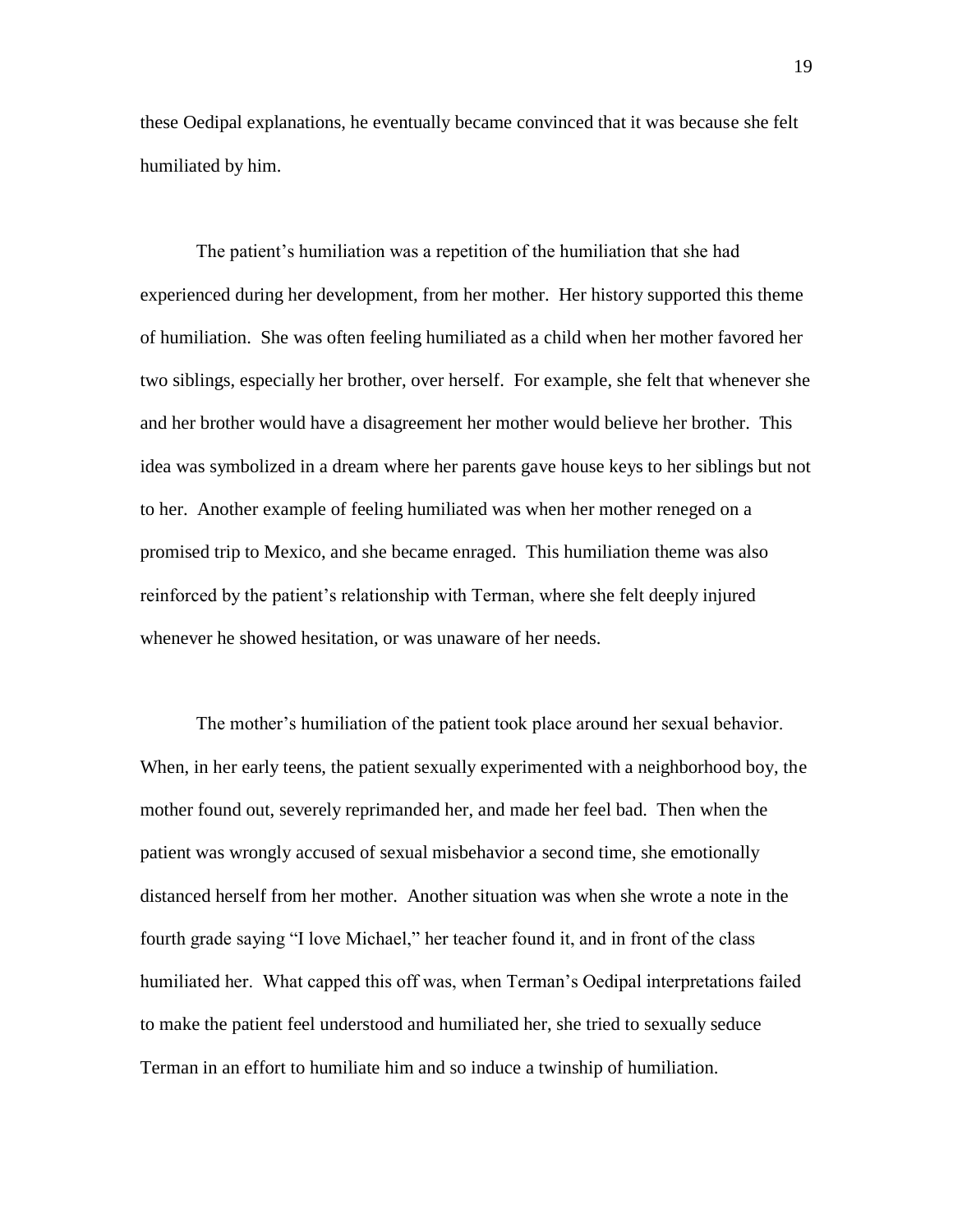Once Terman understood that his patient was a narcissistic disorder and not a neurotic patient with an unresolved Oedipus complex, and tuned into her experiences of being humiliated, she began to improve. The key to the case was humiliation, not seduction. This clinical experience helped Terman realize that an Oedipus complex is a special case of a failure in self-development during the oedipal period, where affirming sexual feelings instead of humiliating a child was needed. When Terman's case was presented to the self-psychology community, it accelerated the process that Kohut's concept of narcissism had begun, of seeing neurosis in a new light. Neurotics were no longer fearful and cautious because of undesirable, unconscious repressed wishes, but out of a need for psychological survival that depended on constricting one's horizons and avoiding error and criticism. Grandiose narcissists and neurotics were now recognized as self-disorders. But these changes were just the beginning.

 Not long ago I accepted a recent invitation to address a high school class on psychopathy because, although I am without extensive clinical experience of treating criminals, I was comfortable with the assignment because self psychology sees psychopathy and sociopathy as variants of what Kohut and Wolf (1978) labeled, narcissistic behavior disorders, in contrast to narcissistic personality disorders. Of those who present to us in private practice, some have the milder variants of such narcissistic behavior disorders where the tendency to re-enact predominates. An experience of treating just such a form of narcissism will be shared with Brian James' case of Bob. And in an effort to cover as broad a range of narcissism as possible, we will be hearing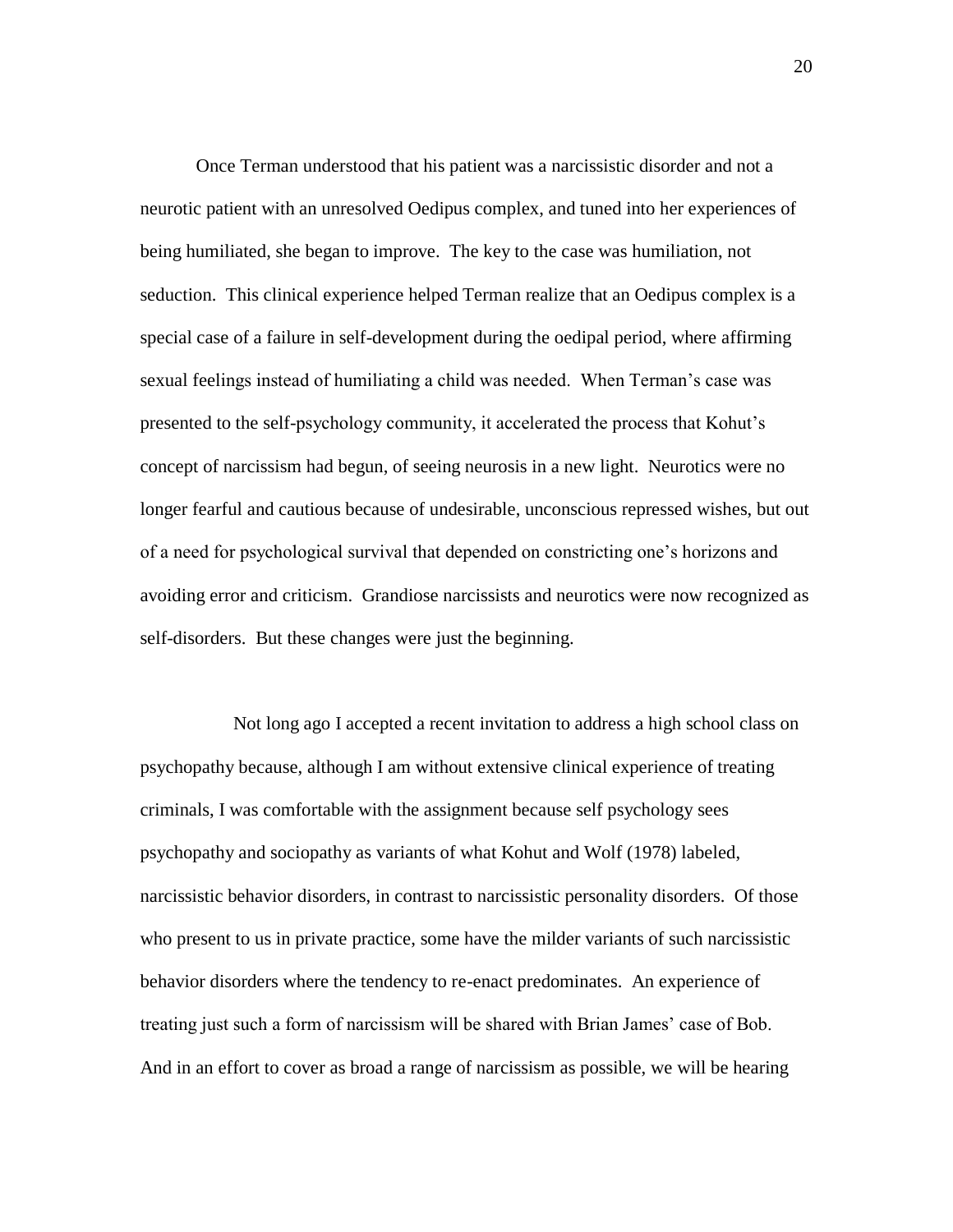about three other cases, as well. In case 4 Tony Wild introduces us to sexualization, which is a process often seen with patients who are seeking to maintain their narcissistic equilibrium. It is a major clinical issue, for which we may not have time to do justice, but our efforts are hopefully a beginning that can be explored at another time. As you will soon find, however, Victoria is a very interesting case.

So are the cases of Sandy and Sue. With Sandy Lauffenburger's case of K and Sue Hay's case of Lille, we explore areas that are on the frontiers of self-psychology – and all psychotherapy theory for that matter. As pain and dissociation are often a part of the clinical picture of severe self disorders, what Sandy on pain and Sue on dissociation have to share of their work has much from which we can gain benefit. Working with their patients is not easy, but as they strive to be consistently empathic, they are able to demonstrate that forward movement occurs, often slowly, where others would give up in hopelessness.

Finally, what are we trying to achieve from our sharing and discussion on narcissism? Hopefully it will become evident that Kohut's theory of narcissism can be broadened to contribute much to our clinical endeavors. I am also aware that since the International University Press and The Analytic Press initiated the publishing of self psychology in the nineteen seventies, many other Presses have sought to cash in on this publishing bonanza and piggybacked on surging interest in self-psychology with many books on clinical theory. In fact so much is presently being pumped out and rehashed that it's impossible for a practicing psychotherapist to anywhere near keep up with the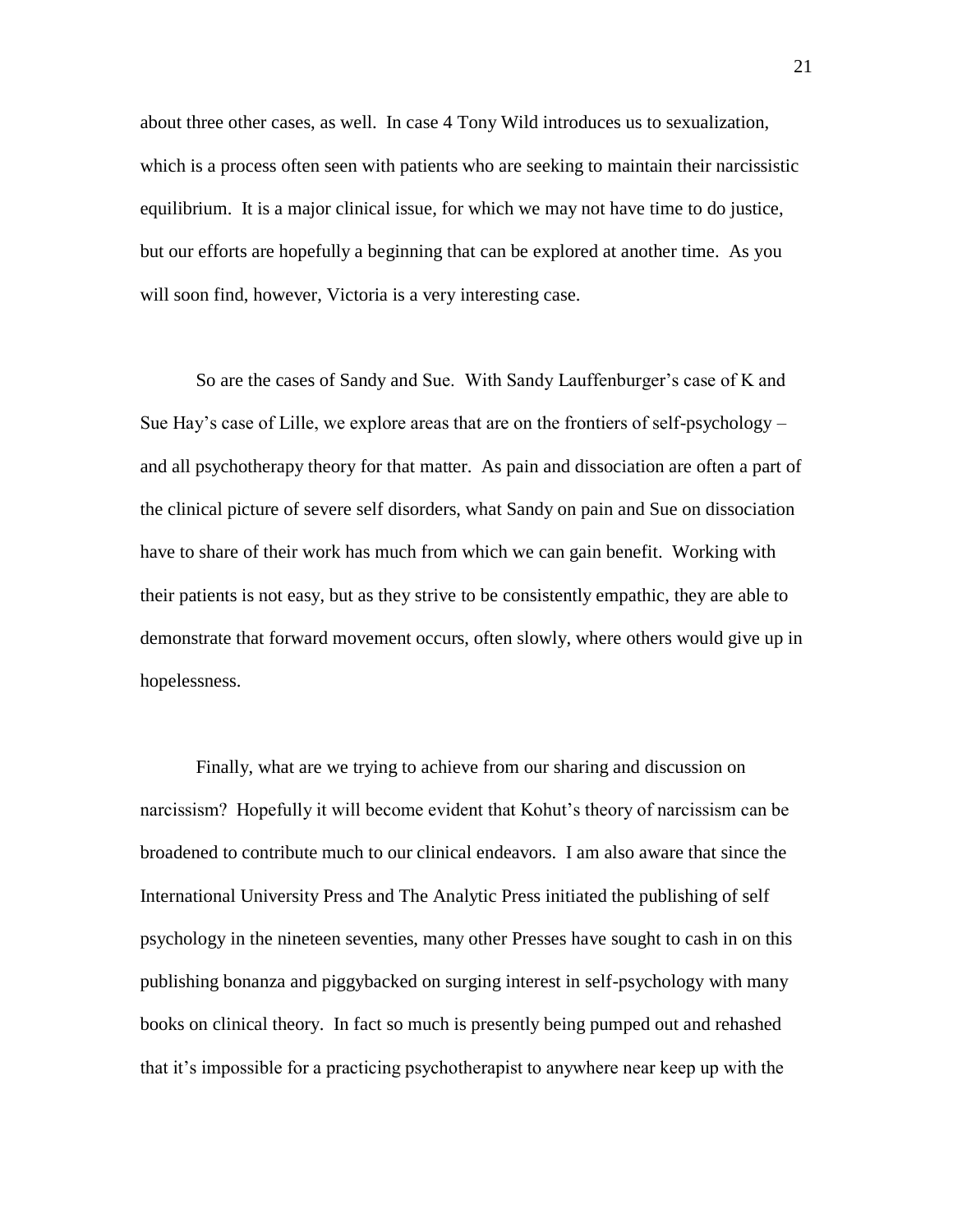reading. What I am hoping is demonstrated with the case approach of this Summer School is another option to the plethora of theoretical ideas, which if dissociated from clinical practice are a dime a dozen. Most of these ideas will undergo a Darwinian type of cognitive winnowing or parcellation. For as Kohut repeatedly urged, it is eventually only through empathically immersing of ourselves in cases – the living documents - and then sharing what works and what doesn't that leads to significant progress in our field. We in Empathink, have sponsored this case approach to the Summer School in hope that we may all enhance our empathic and clinical capacities.

### References

- Beebe, B. and Lachmann, F. (1988), Mother-infant influence and precursors of psychic structure. In: Frontiers in Self Psychology: Progress in Self Psychology, Vol. 3, ed. A. Goldberg. Hillsdale, NJ:The Analytic Press, pp. 3-26.
- ---, --- (2002), Infant Research and Adult Treatment: Co-constructing Interactions. Hillsdale, NJ: The Analytic Press.

Burlingham, M. (1989), The Last Tiffany. New York: Atheneum.

- Erle, J. & Goldberg, D. (1984), Observations on assessment of analyzability by experienced analysts. J. Amer. Psychoanl. Assoc., 32:715-737.
- Erikson. E. (1950), Childhood and Society. New York: Norton.
- Freud, S. (1914), On Narcissism. Standard Edition, 14:69-102. London: Hogarth Press, 1957.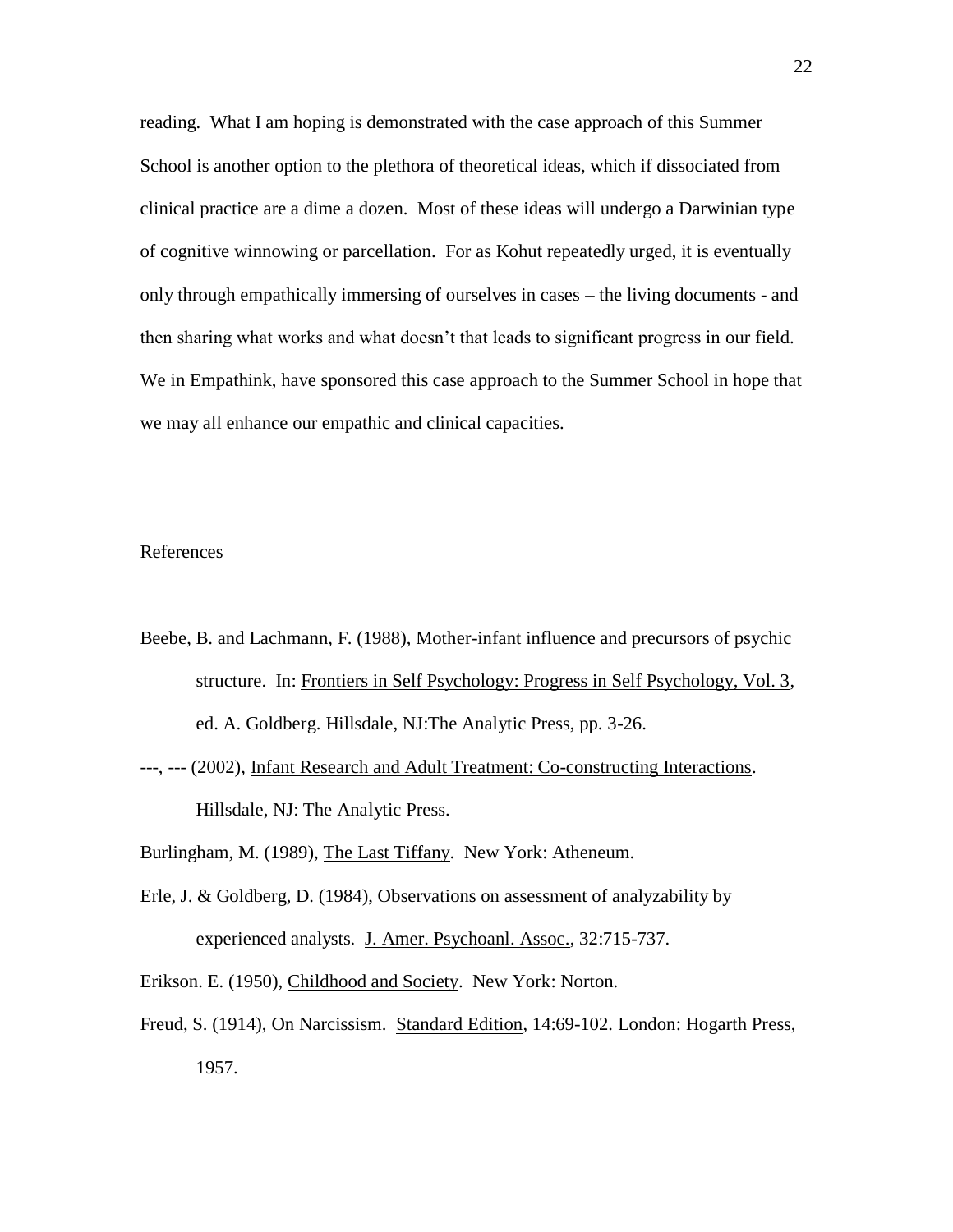- Goldberg, A. (1995), The Problem of Perversion: The View from Self Psychology. New Haven, Con.: Yale University Press.
- --- (1999), Being of Two Minds: The Vertical Split in Psychoanalysis and Psychotherapy. Hillsdale, NJ.: The Analytic Press.
- --- (2000), Errant Selves: A Casebook of Misbehavior. Hillsdale, NJ.: The Analytic Press.
- Kohut, H. (1966), Forms and transformations of narcissism, In: Search for the Self, Vol. 1. Ed. P. Ornstein. New York: International Universities Press. Pp. 427-460. !978.
- --- (1971), The Analysis of the Self. New York: International Universities Press.
- --- (1979), The analysis of Mr. Z. In: Search for the Self, Vol., 4. Ed. P. Ornstein. New York: International Universities Press. Pp. 395-446. 1990
- --- & Wolf, E. (1978), Disorders of the self and their treatment. In: Search for the Self,

Vol. 3, ed. P. Ornstein. New York: International Universities Press. Pp. 359-385.

- Kohut, T. (1991), Wilhelm II and the Germans. Oxford: Oxford Universities Press.
- Lee, R. (1993a), Perfection and cohesiveness. Unpublished. Presented to a Self Psychology workshop, Canberra, 2003.
- --- (1993b), Revenge as a self-cohesive function. Unpublished. Presented to the American Institute of Medical Education conference in Santa Fe, New Mexico, August, 2003.

--- (1999), An infant's experience as a selfobject. Amer. J. Psychoth. 53: 177-187.

Meares, R. (2004), The conversational model: an outline. American Journal of Psychotherapy, 58:51-66.